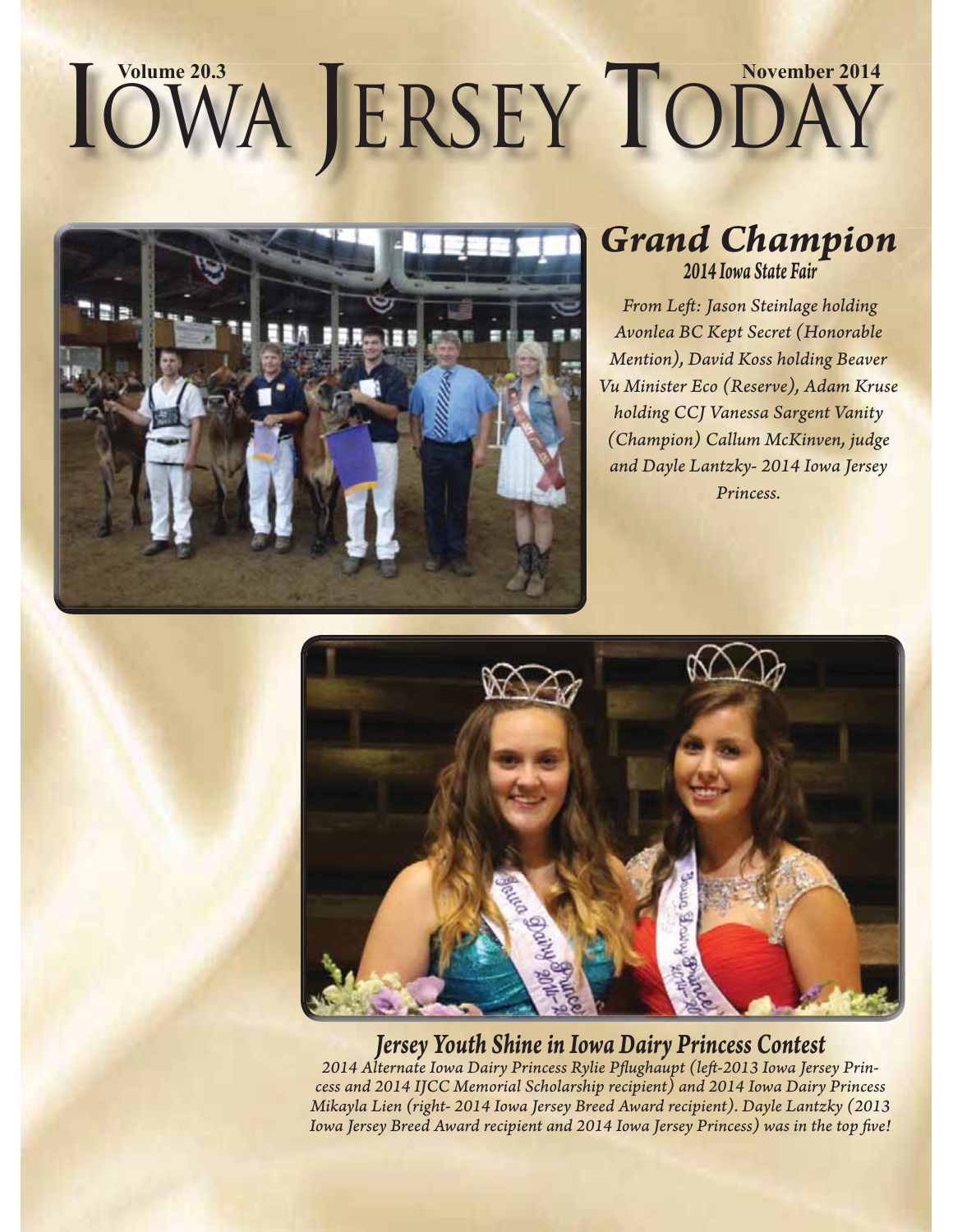#### *Iowa Jersey Cattle Club*

 $O$ f $f$ ficers **President: Jeff Holtz** 24821 13th St. Maquoketa, IA 52060 563-652-4480

#### **Vice President: Harvey Metzger**

2187 110th St. Larchwood, IA 51241 712-478-4627

#### **Secretary/Treasurer: Jennifer Zumbach**

3371 227th Ave. Hopkinton, IA 52237 563-580-8852 iowajerseycattleclub@yahoo.com

#### **AJCA Director: Jerry Spielman**

1892 M Road Seneca, KS 66538 785-336-2581

**AJCA-NAJ Representative: Shawn Styer** 614-266-2419 • sstyer@usjersey.com

#### **We are now on facebook! Check us out!**

Check out our IJCC page on the AJCA website www.usjersey.com!

The Iowa Jersey Today is published three times annually by the Iowa Jersey Cattle Club for the Iowa Jersey Cattle Club. All correspondence and submissions should be directed to the IJCC. **New Subscription Rates are \$15 for one year & includes an associate membership in the Iowa Jersey Cattle Club, and \$25 for one year and includes an active membership.** Checks should be made out and sent to the **Iowa Jersey Cattle Club** Jennifer Zumbach 3371 227th Ave. Hopkinton, IA 52237 **Phone**: 563-580-8852

#### **Iowa Jersey Today Advertising Rates**

There are several sizes to accommodate any need. Please contact Jennifer Zumbach if you have any questions.

**Next issue will go out in February 2015.**

| <b>Farm Business Ads</b> |         | <b>Company Ads</b>           |  |  |  |
|--------------------------|---------|------------------------------|--|--|--|
| Full Page--              | \$50.00 | Full Page-\$100.00           |  |  |  |
| $\frac{1}{2}$ Page--     | \$35.00 | 1/2 Page-- \$70.00           |  |  |  |
| $\frac{1}{4}$ Page--     | \$30.00 | $\frac{1}{4}$ Page-- \$60.00 |  |  |  |
| Credit card-- \$25.00    |         | Credit card--\$50.00         |  |  |  |
|                          |         |                              |  |  |  |

THREE Full Page Farm ads are only \$130 if paid in full with first ad.

Three Company ads are \$285 if paid in full with first ad.

### **November 2014** *Iowa Jersey Today* **Volume 20.3**

*On the Cover*

#### Pictures from the 2014 Iowa State Fair, 2014-15 Iowa Dairy Princesses.

*Calendar of Events*

January

1 2014 IJCC Memberships due to Jennifer Zumbach.

 15 AJCA Applications due - Master Breeder, Distinguished Service, Young Jersey Breeder and Award for Meritorious Service

March 2015

28 State Spring Extravaganza Sale, West Union, IA

#### *Table of Contents*

| TUNIV VI VUITUITU                                                                            |               |
|----------------------------------------------------------------------------------------------|---------------|
| Index to Advertisers, Calendar of Events, <i>Iowa Jersey Today</i> Advertising rates ------- | $\mathcal{P}$ |
| Editorial, President's Perspective, Vice President's Message, Rep. Comments --------         | 3             |
| Rylie's Corner -----                                                                         | 4             |
| IJCC Youth awards, Iowa Dairy Princess coronation ------------------------                   | 5             |
| Summer Picnic Meeting Minutes and photos ----                                                | 6             |
| Spring Prairieland Sale pictures, Jersey Youth recognition, Thank You --------               | 8             |
| AJCA Youth Production, Fred Stout Experience, Youth Academy Info ----                        | 10            |
|                                                                                              | 13            |
|                                                                                              | 14-15         |
| Iowa State Fair Photos ----                                                                  | 16            |
|                                                                                              | 21            |
|                                                                                              | 22            |
|                                                                                              | 27            |
|                                                                                              | -25           |
| Hawkeye Pot O' Gold / Spring Sale / AJCA Special Award descriptions --------                 | 27            |
| In Memoriam ---                                                                              | 31            |
|                                                                                              | 31            |
| Membership -                                                                                 | 35            |
|                                                                                              |               |

### *Index to Advertisers*

|  | Alta Genetics ------------------------------- 23 Multi-Rose Jerseys ------------------------ 28-29    |  |
|--|-------------------------------------------------------------------------------------------------------|--|
|  | Cinnamon Ridge Dairy -------------------- 4 P & A Ayrshires and KCCK ------------- 24                 |  |
|  | Covington Jerseys -------------------------- 17 Rock Bottom Dairy------------------------ 10          |  |
|  | Hei-Bri Jerseys ----------------------------- 12 Rockin-K Jerseys -------------------------- BC       |  |
|  | Holtz View Farm ------------------------- 11 Sandridge Farms --------------------------- 9            |  |
|  | Ja Glo Jerseys ------------------------------- 4 Schulte Bros --------------------------------- 18-20 |  |
|  | Knapp Time Jerseys ----------------------- 34 Strottmann Jerseys ------------------------- BC         |  |
|  | Kunde Jersey Farm ------------------------ 32-33 Summit Farm -------------------------------- 7       |  |
|  |                                                                                                       |  |

#### **IOWA JERSEY CATTLE CLUB MEMORIAL SCHOLARSHIP**

| The object of this scholarship is to help further the education of worthy IJCC Junior members.                |
|---------------------------------------------------------------------------------------------------------------|
| It is awarded during the annual IJCC Summer Picnic annually. It is funded by:                                 |
| 1. A special trust fund set up by the club and overseen by the Secretary-Treasurer                            |
| 2. Donations received from individuals commemorating former (or current) IJCC members $\&$                    |
| the Jersey Community.                                                                                         |
| Donations have been made and the scholarship is given in the name of the following people                     |
| (denotes contributor): Howard Lyon (Lyon family), deceased members (IJCC), John Taylor                        |
| (IJCC), James Stock (IJCC), Eric Krekel (IJCC), Frieda Gates (IJCC), Ivan Gates (proceeds                     |
| from a picture which was sold), Frank Scott, Pam Storbeck (IJCC, family), Joe O'Neil (IJCC),                  |
| Jacob Pleis (IJCC, family), L. Claire Gates ('05 Iowa Jersey Sale donations, family, IJCC),                   |
| Earl Lyon (IJCC), Robert Cline (IJCC), Joyce Muller (IJCC, family), Gene Krekel (IJCC,                        |
| Lyon Jerseys), Helen Lyon (IJCC, Robert Lyon, Lyon Jerseys), Ryan Graber (IJCC) Mary June                     |
| Metzger (IJCC), Brodie Lantzky (IJCC), Don Bauwens (IJCC), Anna Mary Kunde (IJCC)                             |
| and Norma "Duffy" Lyon (IJCC, Dennis and Cheryl Cline, Dave and Jennifer Zumbach, Lyon                        |
| family- Duffy Memorial), Wendell Nicklin (IJCC), Arla Lyon (IJCC), Carole Core (IJCC), Scott .                |
| Eberling (IJCC). The IJCC donates money toward the scholarship in lieu of sending flowers for                 |
| the services. Thank you to all who make this scholarship possible by contributing in memory of $\ddot{\cdot}$ |
| IJCC members and members of the Jersey Community.                                                             |
| Please contact Jennifer Zumbach for information about the IJCC Memorial Scholarship.                          |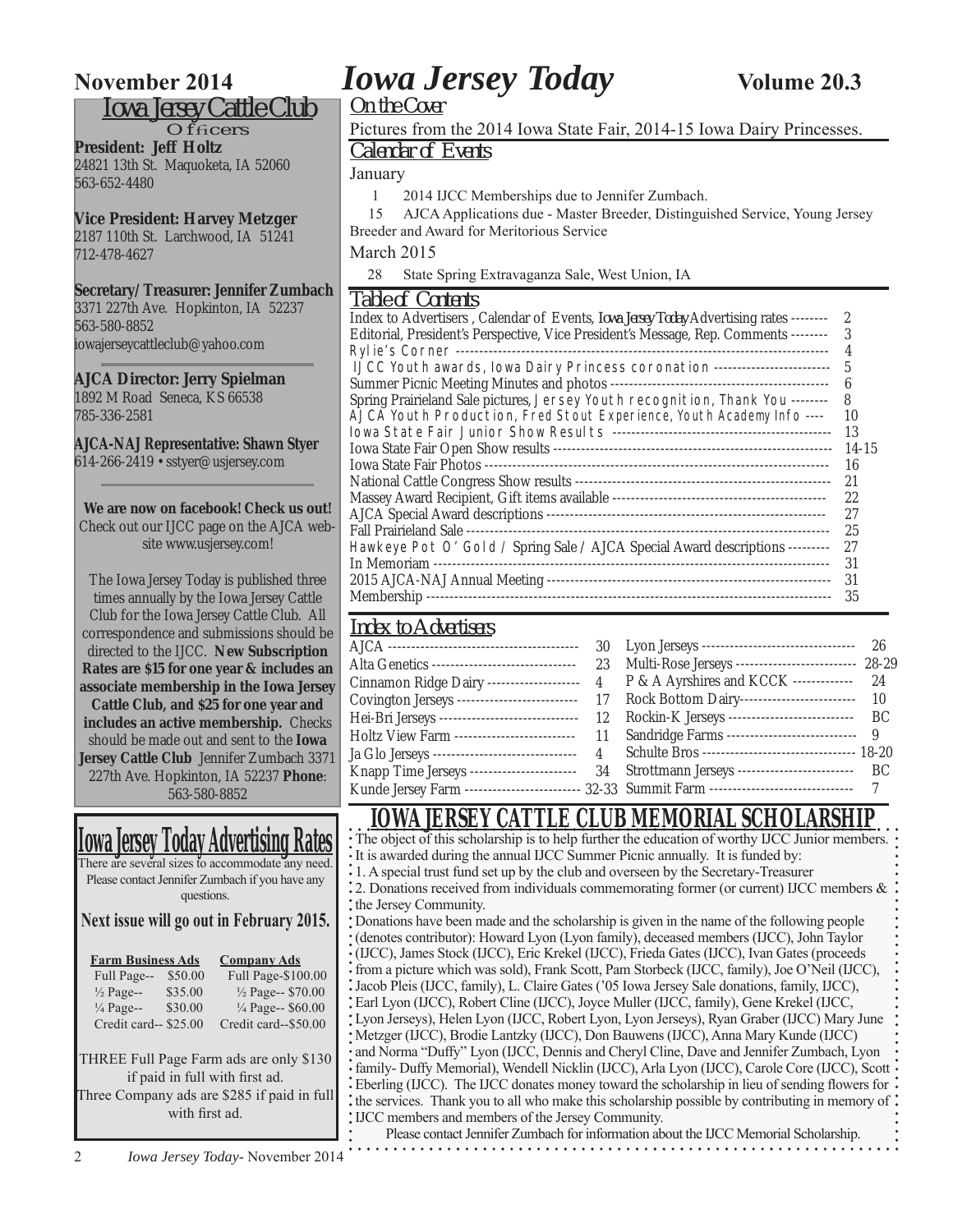

### **Editorial**

It is always enjoyable to put this publication together. I hope you enjoy reading it. You'll find highlights of a lot of summer activities, new advertisers and familiar ones also! I am excited though, to get it off to the printers. There have been

more than a few things falling by the wayside while I was concentrating on this! Add to that- Will's desire to sit on my lap every time I sat at the computer! I wish there were more hours in the day to fit it all in. We have wrapped up corn silage, hauled manure and are seeding rye today. Hope the fall is warmer than last year to give it a chance to grow!

I have apples sitting on the porch, waiting to jump into the dehydrator (if only they could!) Dried apples get eaten as fast and they get done around here. I haven't tallied my canning bounty yet this year, but my shelves overflowing of empty jars are now bare. I always look at it and wonder, can I really get them all filled? Yes, and then some! We had great green beans, tomatoes, sweet corn, onions, carrots and potatoes this year. I'm always amazed at God's bountiful harvest for us! The freezer is chuck-full and I still have 15 hills of potatoes to dig. Last year I began to chop them or make into fries, blanch for 3 minutes and freeze them. We ate awesome potatoes (boiled, baked & mashed) all winter long. And we had enough to do my favorite thing- give them to friends and family. This year we were given several bushel of MacIntosh apples. We made all the sauce we could eat and it warmed my heart to make extra for the neighbor girl who watched the kids while we canned that day and a couple who continues to need prayers of healing after losing a newborn. A couple more of our church family are having health scares and I'll be packing up a box for each of them. Karl is so used to it that before he digs into something I'm making he asks, "Is that for the neighbors?"

We are getting ready to move to Dave's grandparents farm. We may be there by the next issue, so you'll need to look for an address change. The house needs some work and we will do that before moving. We have done some painting, but there's lots more to do- after the magazine gets done!! The house is meant for the people farming it and his grandparents both passed away in the last two years. We are excited to be "where the action is" as our farm is a couple miles away.

I always appreciate the kind words of encouragement you share with me about the magazine. If you have suggestions, please let me know! I hope to continue to highlight your news and successes. Remember our next one will be the Special Sale issue. We hope you will be involved in it.

Well, I must sign off on another Fall *Iowa Jersey Today*. Enjoy and have a great, safe fall.

Proudly yours-Jennifer Zumbach

### STILL NEEDED!

We still need a heifer calf donated for the 2014 IJCC Jersey Award- You receive 3- 1/2 page IJT ads in appreciation. Please contact an officer if you are interested or for info.



### **President's Perspective**

Hope this issue finds you all well and hopefully started on your fall harvest. Well summer came and went, now comes fall and then winter. With winter, comes snow. Did I say snow and cold? Those are two words that I don't want to hear to much this year, after last year. Summer

came and so did the State Fair. It was great to see so many great animals again this year. Congrats to all for bringing out your best. Hope everyone has a safe harvest.

Until next time... *Jeff Holtz*



#### **Vice President's Message**

Things are kind of quiet in this part of the state. Harvest is progressing very well with silage chopping wrapped up and with soybean and high moisture corn harvest starting.

 Feed costs are certainly going to be cheaper for the coming year. Reports are that a very good crop in all parts of the country.

I just read an article in Dairy Star this week proclaiming all time cheese prices. We hope this doesn't cause over production and weakened demand. Meanwhile we'll all take advantage of the high milk prices, great demand for breeding stock, and record high prices for all cattle. Let's all keep in mind this will change.

Til next time, *Harvey Metzger*



#### **Representative Comments** Greetings All,

I hope everyone had an enjoyable summer. It certainly has been as busy and fun-filled as ever. Thanks to Covington's for hosting the Summer Picnic at the farm. We shared a nice meal, saw a great group of cows, and most importantly was

able to catch up with some of wonderful breeders in Iowa.

 I was able to see a great group of Jerseys put together for the Iowa State Fair. Congrats to everyone on their success there, and at the local levels. I wish everyone who is continuing to show this fall continued success.

As we move forward into fall I would like to remind everyone of some of our upcoming events for the American Jersey Cattle Association and Jersey Marketing Service. Locally we will be having a Fall Edition of the Prairieland Production Sale. Look for over 100 head selling, including milk cows and bred heifers. Farther along this fall we will have our National sales including the All-American Sale, and Pot of Gold Sale. We have another outstanding line-up of animals to sell in Louisville. If you can't make the sales please do not hesitate to give me a call on any of the animals you may be interested in.

#### *Shawn Styer*

Central Plains Area Representative, American Jersey Cattle Association 614-266-2419  $\diamond$  sstyer@usjersey.com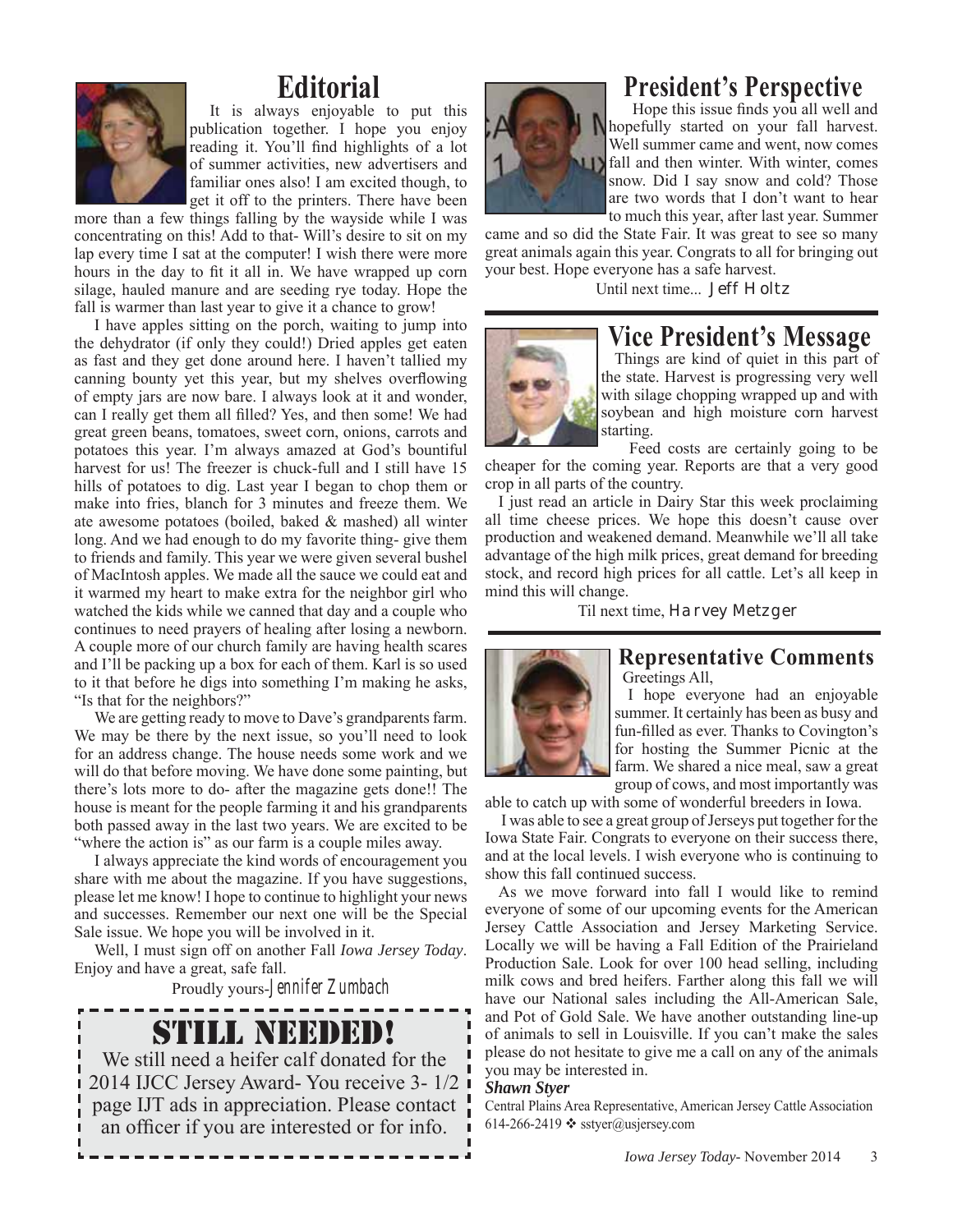

### Rylie's Corner

I would like to thank the Iowa Jersey Cattle Club for the opportunity to represent the state of Iowa and the Jersey breed as the 2013 Iowa Jersey Princess. I am proud to have had the chance to represent the Jersey breed and Iowa, first at the National Jersey Queen Contest,

Louisville and then at the Iowa Dairy Princess Contest. I am very honored to be starting my new journey as the 2014- 2015 Iowa Dairy Princess Alternate and am looking forward to a year of traveling Iowa representing the wonderful dairy farmers of the state. Finally I would like to send a special thank you to Jennifer Zumbach and my family for supporting and encouraging me in all that I do. I hope to visit with you soon! **Rylie Pflughaupt** 

There is no royal road to anything. One things at a time and all things in succession. That which grows slowly, endures.  **J.G. Holland**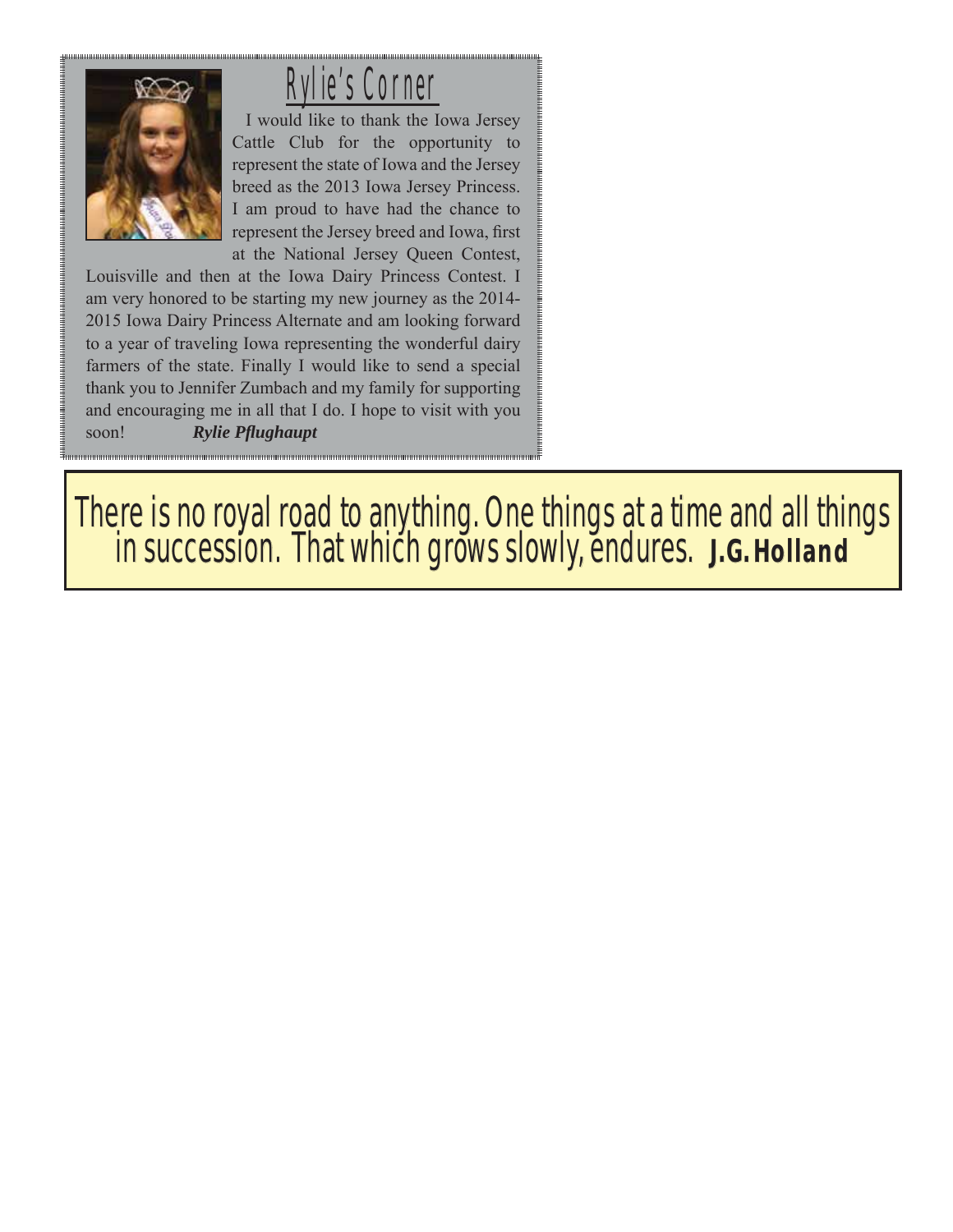## OWA JERSEY CATTLE CLUB RECOGNIZE YOUTH AWARDS AT SUMMER PICNIC



The IJCC selected three award winners at their June 21 Summer Picnic at Covington Jerseys, Leon, IA. The Iowa Jersey Youth Achievement Award (the IJCC's highest honor) is given annually to a Jersey youth that owns one or more Registered Jerseys™, is between 16-19 years of age as of January 1, and a member (junior) of the Iowa Jersey Cattle Club. This youth must show depth of Jersey experience, in addition to participation in other community activities. Mikayla Lien, Calmar (left) was selected as the 2014 recipient. Mikayla is the daughter of Gary and Patty Lien. She owns 3 Jersey heifers and 1 cow. She was an active 4-H and FFA member and competed in the dairy judging contest at the Iowa State Fair. Mikayla was cast in leading roles in her high school musicals, received honors in band and choir, and was in the National Honor Society and NICC Deans list. She will be a freshman at University of Northern Iowa, studying Communication Studies and would like to be working within the Midwest in an agriculture company. Mikayla will receive a Registered Jersey heifer calf donated from an Iowa Jersey breeder. In addition, she is now eligible to apply for the National Jersey Youth Achievement Award, given each fall at Louisville. Kentucky.

The IJCC Memorial Scholarship is given annually in memory of all Iowa Jersey breeders and enthusiasts who have passed away. The \$500 Scholarship is open to any Jersey youth attending or planning to attend an institution of higher learning. The recipient is Rylie Pflughaupt, Vinton (right). Rylie was crowned the 2013 Iowa Jersey Princess. Her parents are Jordan and Traci Pflughaupt. Rylie helps feed calves and does other chores in her family's 60-cow Jersey herd. She has grown up- showing at the Iowa State Fair and at county fairs. Rylie will be a Senior at Iowa State this fall-



majoring in speech communications and with a minor in advertising and Ag communications. Rylie was active in 4-H, speech, golf and FFA during high school. Collegiately, she is involved in Habitat for Humanity, inducted into the National Society of Leadership and Success for her leadership building and participates in Orchesis II Dance.



The Iowa Jersey Princess in open to Jersey ladies ages 16-21. The Princess hands out ribbons

at Iowa State Fair and other Jersey shows, is eligible to represent the Jersey breed in the Iowa Dairy Princess contest next August and to run for National Jersey Queen in November in Louisville, KY. This year's winner is Dayle Lantzky, Hawkeye, IA (left). She is the 18 year old daughter of Brian and Heidi Lantzky and a recent graduate of North Fayette Valley Community High School. Dayle stays busy on her family's farm, owns 12 Jerseys and is active in 4-H, FFA and her local church. She was the 2013 IJCC Jersey Youth Achievement award winner. She plans to begin classes at NICC, Calmar this summer to obtain a Business Specialist Degree. From there she would like to move to the coast and start

her own greenhouse and floral business.

The Iowa Jersey Cattle Club is pleased to have received several great applications and we are proud to have these fine young people representing the Jersey breed and dairy industry. To learn more about the IJCC or to apply for next year's awards, please visit our website http://jerseysites. usjersey.com/iowajerseys/Default.htm.

## Youth Crowned Iowa Dairy Princess and Alternate



*Rylie Pfl ughaupt (l) and Mikayla Lien (r)*

DES MOINES, Iowa – Mikayla Lien (pronounced Lean), a 19-year-old from Calmar, was crowned the 61st Iowa Dairy Princess during an evening ceremony at the Iowa State Fairgrounds in Des Moines, Wednesday, August 6.

Lien, daughter of Gary and Patty Lien, will spend the year serving as a goodwill ambassador for Iowa's dairy farmers. Throughout her year-long reign she will make public appearances to connect with consumers and help them understand the dedication of dairy farm families to their cows, their land and the milk they produce. Lien represents Winneshiek County and is a student at the University of Northern Iowa, where she is a communications major. She receives a \$550 scholarship from Midwest Dairy Association, which sponsors the dairy princess program.

Rylie Pflughaupt (pronounced FLU hopped), 21 of Vinton, was named Alternate Iowa Dairy Princess. Pflughaupt, the daughter of Jordan and Traci Pflughaupt, will share duties with the princess. She represents the Iowa Jersey Cattle Club and attends Iowa State University majoring in speech communications with minors in advertising and agricultural communications. Pfughaupt receives a \$450 scholarship from Midwest Dairy.

Kathryn Appler was named Miss Congeniality. She is the daughter of Kent and Laura Appler and represented the Iowa Brown Swiss Association.

Lien and Pflughaupt were also recognized for their presentations, along with Rachel Demmer, 19, daughter of Rick and Kathy Demmer of Peosta, representing the Iowa Holstein Association; and Kayla Lueder (pronounced Leader), 19, daughter of Kevin and Sue Lueder of West Union, representing the Iowa Guernsey Association. Demmer and Lueder were also named to the top five, as was Dayle Lantzky, 18, daughter of Brian and Heidi Lantzky of Hawkeye, representing Fayette County.

The outgoing Iowa Dairy Princess is Mariah Schmitt, daughter of Carl and Terry Schmitt from Fort Atkinson, and the Alternate Princess is Celina Young, daughter of Jill Grabau and Greg Young from Waverly. Their reigns will be completed at the end of the Iowa State Fair, and the new Princess and Alternate will begin their duties on September 1.

*Midwest Dairy Association® is a non-profi t organization funded by dairy farmers to build demand for dairy products through integrated marketing, nutrition education and research. Midwest Dairy is funded by checkoff dollars from dairy farmers in a 10-state region, including Minnesota, North Dakota, South Dakota, Nebraska, Iowa, Illinois, Missouri, Kansas, Arkansas and eastern Oklahoma. For more information, visit www.midwestdairy.com. Follow us on Twitter and fi nd us on Facebook at Midwest Dairy.*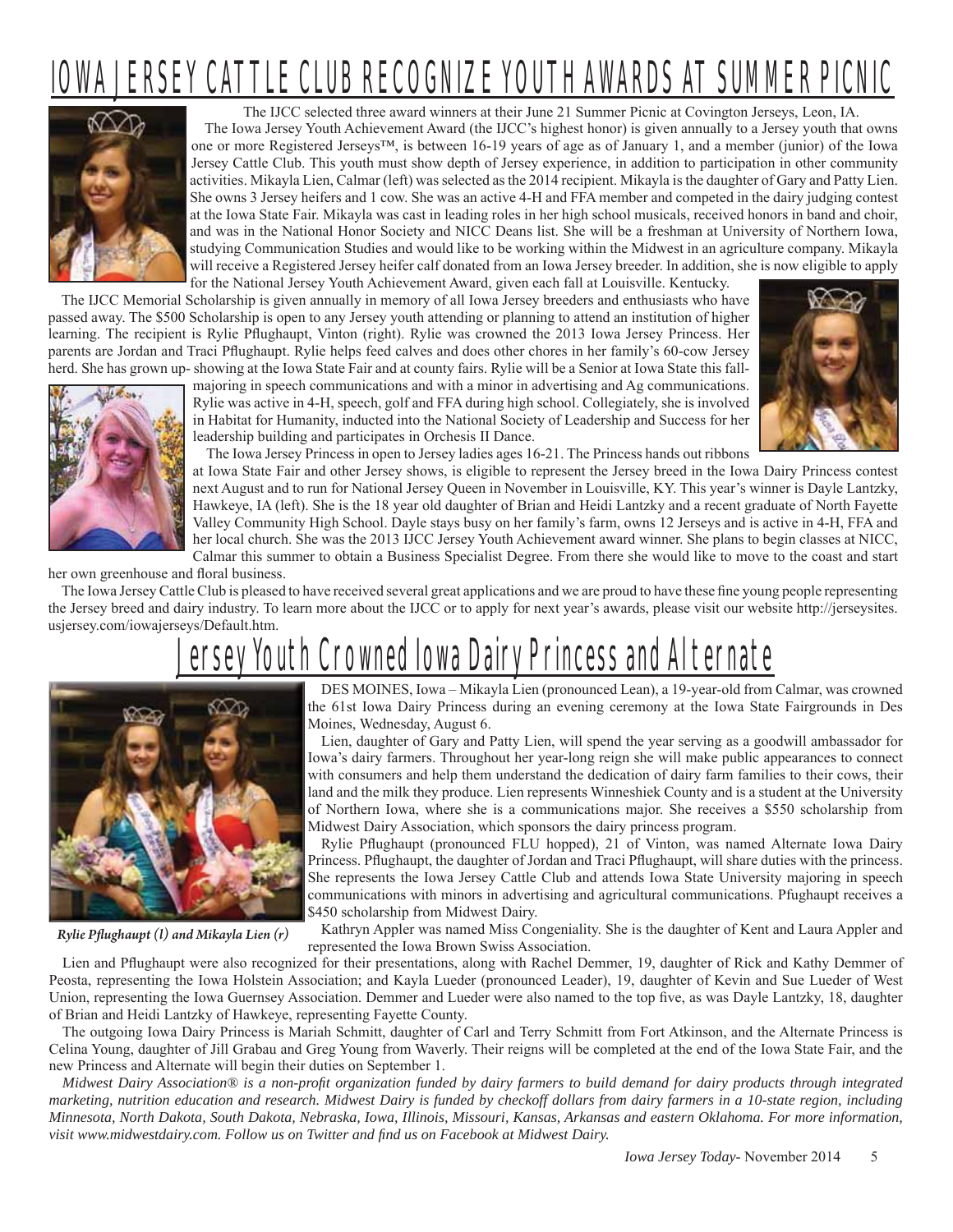## **Iowa Jersey Cattle Club Annual Summer Meeting 2014**

The regular meeting of the Iowa Jersey Cattle Club was called to order by Secretary Jennifer Zumbach at  $\overline{1:}37$ , June 21, 2014 at Covington Jersey's farm, following a great meal. There were 8 members and one visitor in attendance. Following introductions, there were no President or Vice President reports. The secretary's report was printed in the spring magazine. Heidi Lantzky moved to approve them as printed. Tim Covington second. Motion carried. The Treasurer's report was given. Balance on hand in the club accounts are Checking \$2551.56, Convention savings \$ 9516.15, Hawkeye Pot O Gold, \$2769.45, Memorial Scholarship \$10,989.38. Jennifer Zumbach also printed the budget and the 2014 finances to date for review. Heidi Lantzky moved to approve them as printed. Tim Covington second. Motion carried

In club business, Iowa State Fair Junior Show judge will be Laurie Winkleman. Open Show will be Callum McKinven. AJCA sent items to be awarded during the Youth Show. The IJCC will give Jersey bags as awards to the top Jersey 4-H dairy Judging team and individual. The ISU Dairy Science Club has signed the contract to do the Jersey Boulevard of breeds with IJCC, Lyon Jerseys and ABC's Dairy. Jeff or Lisa Holtz volunteered to serve as escorts for the Thursday shows. One more is needed. Midwest Dairy Association is looking for volunteers for the promotion commodity booth on the 9th and 16th. Space will be tight this year as the State Holstein show will be at Des Moines also.

Spring Sale- Spring Sale went well. Note taken to keep the Pot O Gold portion managed by the IJCC. The Prairieland sale went well also, with lots of satisfied buyers. The IJCC made about \$200 through the foodstand for the youth fund.

The Convention item inventory estimation is 178 Summer Note cards, 90 Winter Note cards, 120 Cookbooks and 92 Heifer statues. Please continue to keep these items in mind for personal use, door prizes, gifts and for sale.

AJCA awards were discussed.

Youth Award winners were announced. The Jersey Achievement Award winner is Mikayla Lien, Calmar, she will receive a heifer calf. IJCC Memorial Scholarship was awarded to Rylie Pflughaupt, Vinton and Dayle Lantzky, Hawkeye was crowned the 2014 Iowa Jersey Princess.

The attendees signed a card to be sent to the Stiles family after the recent fire and recouperation.

Shawn Styer spoke about recent AJCA happenings and upcoming events including the National Convention and Heifer Sale. He mentioned the upcoming announcement of the new Jersey Haplotype.

The meeting was adjourned at 2:15 and Tim & Stephanie and Mike & Janice Covington spoke about their farm. We were treated to a farm tour where we saw their heifer barn and some fantastic-uddered cows.

Respectfully submitted, Jennifer Zumbach, Secretary











*Clockwise fr om top left Shawn Styer, Heidi and Dayle Lantzky, Brad Gayman and Tim Covington sit around the table for the meeting. Mike Covington and Shawn Styer chat about the cows walking by. Tim Covington (r) shows the parlor to picnic goers. Inside look at Covington's heifer shed. Camden (l)*  and Brenden Covington try to hide from the *camera! Big brother Greydon Henry was successful in doing so! Will (l) and Karl*  Zumbach eat some of the great food offered. *Outside view of the heifer shed.*  Thanks to Covington's for hosting the picnic!

A successful individual typically sets his goals somewhat, but not too much, above his last achievement. In this way, he steadily raises his level of aspiration. Kurt Lewin



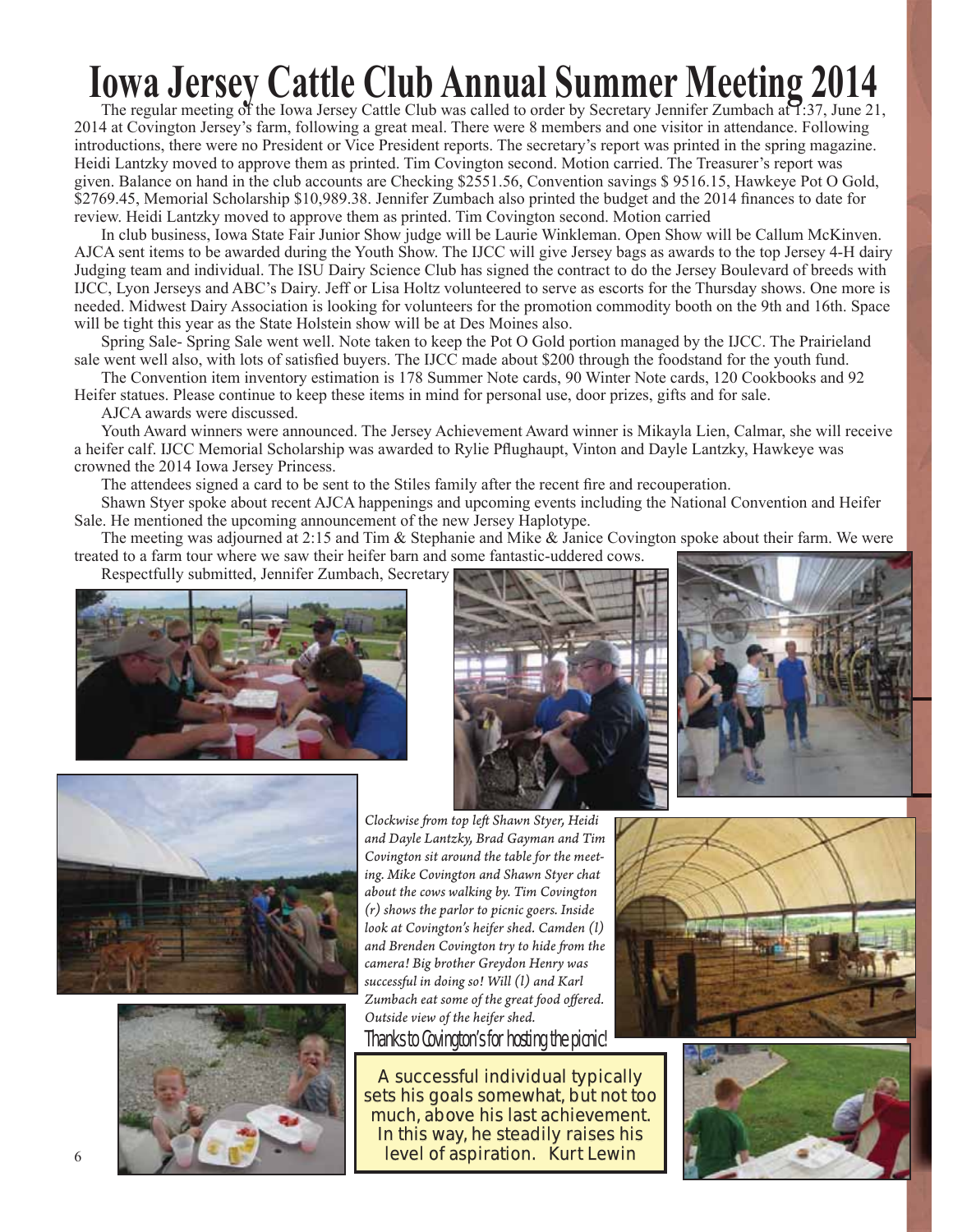### *Pictures from the Spring Prairieland Sale*







Top l to r: Some of the buyers at West Union, The foodstand crew- Brian and Heidi Lantzky, Jeff Holtz (sitting) and Mary and Lisa Holtz, Kaiser family (1 to r: Ron, Ethan, Georgi and Korine). They dispersed their herd through the sale. Bottom 1 to r: Heidi cuddling with Anna Zumbach, Taylor, Jordan and Rylie Pflughaupt on the top left watch the ring, Ron Kaiser looks through the catalog with grandson Ethan.







## **Jersey Youth Excel in FFA Contest**



2014 Iowa FFA Dairy Judging Champions are from Maquoketa Valley FFA. The team hit the trifecta; winning placings, reasons and the management test portions. Pictured are Trent Westhoff (12th Indiv), Kaleb Kruse (4th Indiv), Advisor Dawn Mausser, *Matthew Lansing* (High Indiv) and *Nick Bagge* (3rd Indiv). They will now represent Iowa at the National FFA Convention Contest.

**Thank you very muck thank**<br>
Thank you very muck<br>
me a \$500 scholarship.<br>
to using it toward my ed<br>
State University.<br>
Thanks again! Rylie Pf. *Thank you very much for awarding me a \$500 scholarship. I look forward to using it toward my education at Iowa State University.* 

*Thanks again! Rylie Pfl ughaupt*

## **3rd Annual NCC Scholarship Show**



Left to right: Wells Fargo Representative Gerald Kummerow, NCC Fair Queen- Kristen Lowe, Chad Kieffer- judge, Supreme (\$2000) Cole Kruse, Res. Supreme (\$1000) Scott Stempfle, and Honorable

Mention (\$500) Shaelyn Scoon, Steve Searles- judge. *19 head were exhibited this year from 10 Iowa counties & 1 Missouri county. It was the 3rd annual show sponsored by Wells Fargo.* 

## Iowa State Fair 4-H Dairy Ju

2014 Iowa 4-H Dairy Judging contest was held at the Iowa State Fair. A Senior team from Dubuque County topped the Jersey Breed. Members were Kyle Kass, Andy Dougherty, Royce Demmer and Adam Simon. Top Senior member was Scott Stempfle, Fayette County. They each received a Jersey bag from the IJCC. Top Junior Team in Jerseys was also from Dubuque County and top individual was Regan Demmer, a member of that team.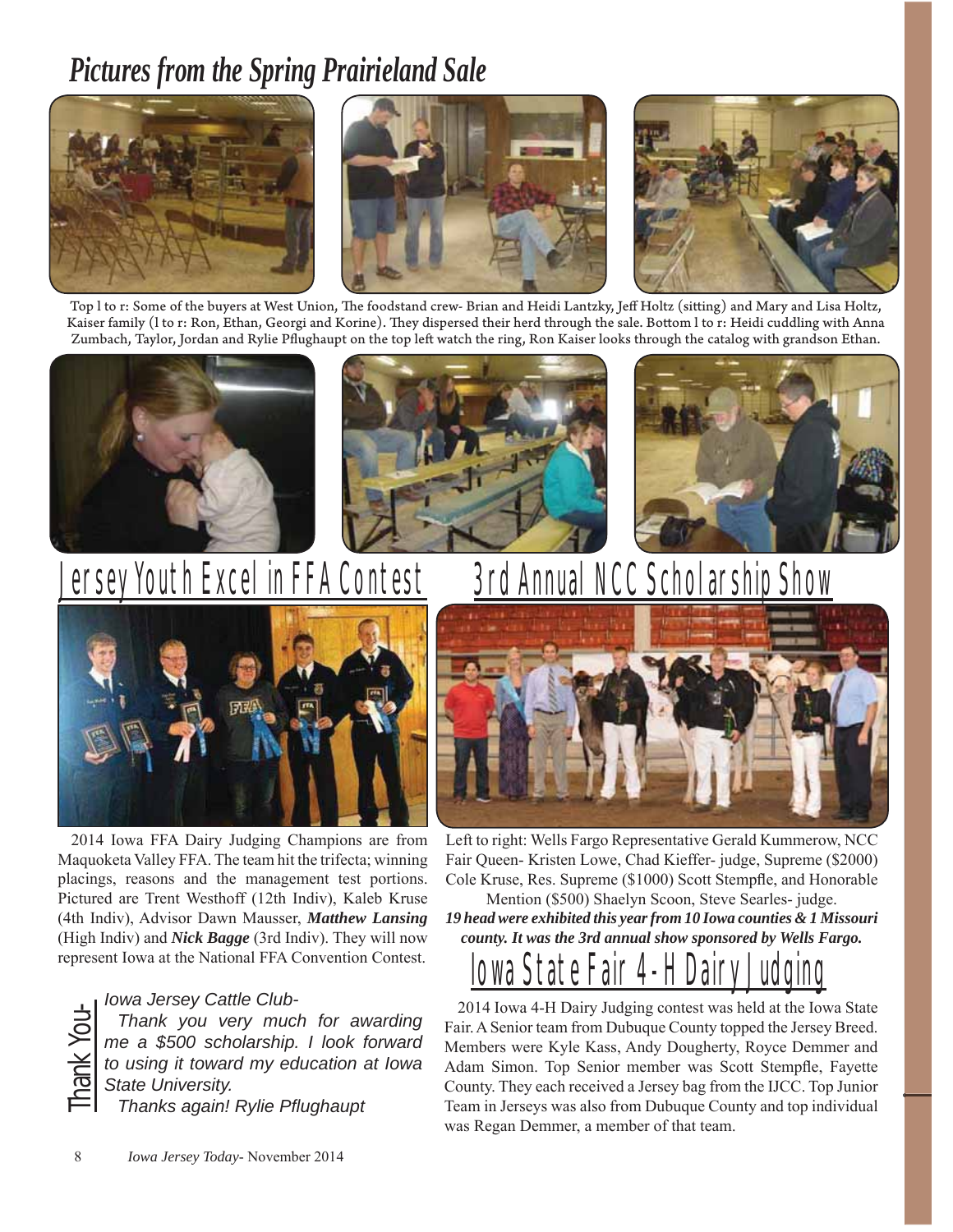## **Jersey Youth Opportunities**

Fred Stout Experience Awards - Reynoldsburg, Ohio, September 4, 2014—Persons who have a strong desire to pursue a career in managing and/or marketing Registered Jersey™ cattle are encouraged to apply for the 2015 Fred Stout Experience awards.

The awards are presented annually in memory of Fred J. Stout Sr., Mt. Carmel, Ill., a lifelong Jersey breeder and member of the Jersey Marketing Service staff from 1978 to 1997 who believed that the best learning experiences happen in the everyday world.

Two awards will be offered: (1) a minimum 10-week summer marketing internship with Jersey Marketing Service, Reynoldsburg, Ohio, and (2) a minimum 10-week on-farm, customized internship in Jersey herd management. Financial support is provided by a permanent endowment created by friends and colleagues of Fred Stout.

Applicants must have completed their high school education. To apply, submit a one-page résumé listing previous work experience, skills and other qualifi cations, plus a separate cover letter stating your ambitions, goals and career aspirations, including plans for achieving them. The letter must also explain how and why the Fred Stout Experience will be of benefit in achieving future goals. A summary of involvement with and interest in Registered Jersey™ cattle is required. Specify which experience (marketing internship, on-farm internship) is preferred, or indicate if you are interested in both opportunities.

Two letters of support are required, one from an active breeder of Registered Jersey™ cattle, excluding immediate family members; and the other from a teacher, mentor or past employer. These must be mailed directly by the supporters to the AJCA office.

Applications and letters of support must be postmarked no later than Monday, December 1, 2014 and addressed to Fred Stout Experience, American Jersey Cattle Association, 6486 E. Main Street, Reynoldsburg, OH 43068-2362. They may be sent by email to info@usjersey.com.

Previous recipients of the Fred Stout Experience Award are Tara Bohnert, Illinois (2003); Allison Waggoner, South Carolina (2004); Dan Bauer, Wisconsin (2005); Aaron Horst, Pennsylvania (2006); Jacob Pieper, Maryland (2007); Katie Albaugh, Maryland (2008); Brady Core, Kentucky (2009); Kim Wilson, Missouri and Ivy Roberts, Florida (2010); Joseph Fjarlie, Wisconsin and Amy Maxwell, Iowa (2011); Robert McGarry, Vermont and Lyman Rudgers, New York (2012); Meagan Bolen, Ohio and Wyatt Smith, Minnesota (2013); and Olivia Pearson, North Carolina and Meagan Chittenden (2014)

AJCA Youth Production Contest Entries due March 1st - The National Jersey Youth Production Contest is open to all Jersey juniors in the United States and provides 10 awards in each of the two divisions: (1) first lactation cows calving before reaching 30 months of age; and (2) all other cows. Participants are eligible for award in only one division, and an overall contest winner is recognized.

• Only Registered JerseysTM completing a lactation record in no more than 305 days between January 1 and December 31 of the contest year may be entered. Lactations must have a Data Collection Rating (DCR) of at least 90. On or before the cow's freshening date and through completion of the lactation, you must be listed as the Recorded Owner on the AJCA registration certificate, either (1) as the sole owner, or (2) by your name in joint ownership. If the joint ownership includes more than one junior eligible for this contest, the entry will be made in the names of the eligible junior co-owners. Previous winners in the contest are not eligible.

• All entries must be submitted by cow's owner and received by the AJCA on or before March 1. Late entries will not be accepted.

• All records will be standardized on a 305-day 2x ME basis, then ranked by the current USDA component values for Net Merit dollars.Online http://www.usjersey.com/Forms/yprodcontest.htm Mail form http://www.usjersey.com/YouthProgram/YouthProductionContest.pdf

Fourth Jersey Youth Academy Entry Deadline - Reynoldsburg, Ohio, September 3, 2014—Monday, December 1 is the deadline to submit applications for the fourth Jersey Youth Academy, scheduled for July 19-24, 2015 in Columbus, Ohio.

 Jersey Youth Academy is an intensive educational program sponsored by the American Jersey Cattle Association and is focused on the Jersey cow and the various elements of the Jersey dairy business. Academy challenges participants to understand the long history and recent growth of the Jersey breed and shows them the many opportunities and challenges of the dairy business in the future.

 The 2015 Academy class will meet leaders from the Jersey community and the support industry, and gain their unique insights about the dairy business with a specific focus on the Jersey cow. They will also tour Jersey operations and milk processing facilities, and participate in hands-on workshops ranging from linear type evaluation to marketing and promotion.

Youth who will be seniors in high school in the fall of 2015 through those with at least one year remaining in their degree program at an accredited vocational school, college or university are eligible to apply. Applicants must be legal residents of the 50 United States and the District of Columbia. A youth can participate in Jersey Youth Academy only one time.

A total of 36 youth will be selected based on merit, motivation and preparation for the program as reflected in the written application and goal statement.Applications are posted on the USJersey web site at http://bit.ly/1poAoG1 and must be received not later than 4:30 p.m. Eastern time on December 1, 2014.

All program, housing and transportation costs are paid by the Academy's  $501(c)(3)$  educational foundation. Contributors to the foundation represent a broad spectrum of Jersey breeder and dairy industry support, with the largest contribution to date coming from the all-donation National Heifer Sale in 2011.

#### *About the National Jersey Youth Programs*

Organized in 1868, the American Jersey Cattle Association has sponsored educational programs and activities for young people interested in the Jersey breed since 1917. Junior members have the same registration privileges as Lifetime Members, and also the incentives of a comprehensive program leading to national recognition for their achievements with Jersey cattle. These programs include:

Free membership in the association until the youth's 21st birthday;

• the National Jersey Youth Production Contest and Pot O'Gold Sale, which create incentives for keeping production and management records;

• the National Jersey Youth Achievement Contest, the ultimate recognition for Jersey youth between the ages of 16 and 20;

• national scholarships that help pay for hands-on work experiences and college educations;

• The All American Junior Jersey Show, providing the thrill of competition in the largest show of Registered Jerseys™ in the world and introductions to lifelong friends from across the United States; and

• Jersey Youth Academy, an intensive educational program to be held for the fourth time in 2015 in Columbus, Ohio.

 For more information, contact the American Jersey Cattle Association by writing 6486 E. Main Street, Reynoldsburg, Ohio 43068-2362, or visit its web site at USJersey.com.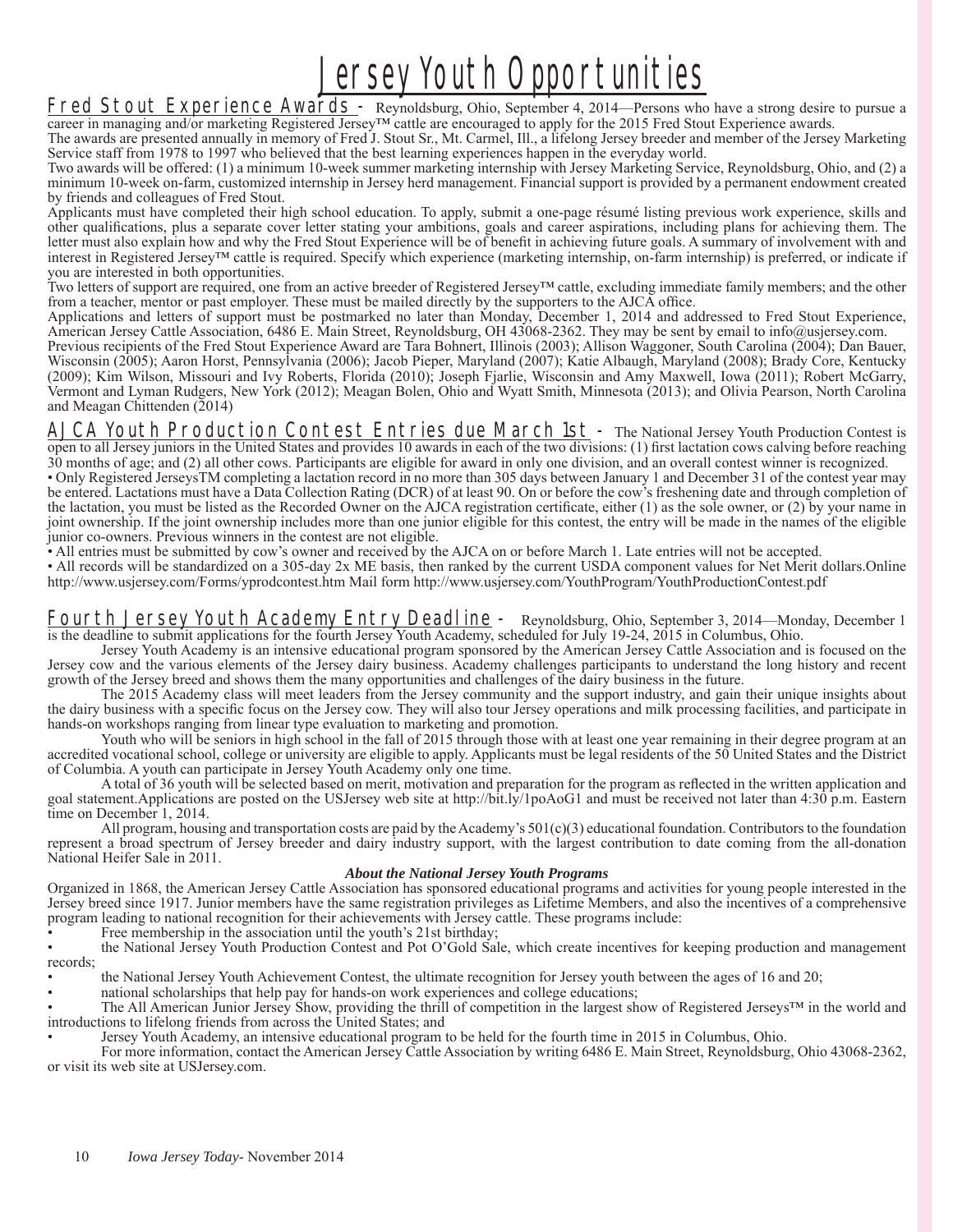## *Iowa State Fair Junior Jersey Show Results*

\* Saturday, August 9

\* Laurie Winkleman, Appleton, WI, judge

48-head shown

\* *Senior and Grand Champion*-Bambis Gibbs Excitation Susie, Cole Kruse, Delaware County

\* *Reserve Senior Champion and Reserve Grand Champion-*GCJ Barbaro Vail, Ashley Bushman, South Winnishiek FFA

\* *Junior Champion-* Schulte Bros Tequila Liz, Cole Kruse, Delaware County

\**Reserve Junior Champion-* Bambi-KCCK Renegade Elly-Lou, Cole Kruse, Delaware County

\**Res. Champion Intermediate Showman-* Cole Kruse

#### *Junior Heifer Calf (1)*

1. Dakota Sawyer, Marshall Co., Edgebrook Premier Jackie

#### *Intermediate Heifer Calf (5)*

- 1. Cole Kruse, Delaware Co., Bambi-KCCK Renagade Elly-Lou
- 2. Dakota Sawyer, Marshall Co., Edgebrook Donspiracy Madalyn
- 3. Gabrielle Klemme, Johnson Co. Jenette
- 4. Rylie Pflughaupt, Vinton-Shellsburg FFA, Sandridge Candice
- 5. Nick Bagge, Delaware Co., Sandy Knoll Irwin Gold

#### *Senior Heifer Calf (7)*

- 1. Mary Holtz, Jackson Co., Holtz View Roslyn
- 2. Dawson Sawyer, Marshall Co., All Lynns HP Elisa-ET
- 3. Kaylee Koss, Dubuque Co., Edgebrook Shocker Glory 4242
- 4. Harrison Dehning, Allamakee Co., Belle
- 5. Kara Schueler, Johnson Co., Lyon Renegade Budge
- 6. Lakaya Lyon, North Cedar FFA, Lyon Best
- 7. JJ Eilers, Linn Co., Sandy Hill Milestone Buttercup

#### *Summer Yearling Heifer (4)*

- 1. Carter Zidlicky, Decorah FFA, GR Canoe-Ridge Fire Nikkie
- 2. Zach Eberling, Allamakee Co., Volkercrest Governor Catie-P
- 3. Cody Freland, West Marshall FFA, Brunsman Gator Jazzy
- 4. Tiffany Oxenreider, Warren Co., Freeman-Holtz Hiredgun Lindy

#### *Junior Yearling Heifer (5)*

- 1. Kaylee Koss, Dubuque Co., Ski Pal Tequila Topanga-ET
- 2. Samantha Rathjen, Winton FFA, Cobblestone Flame
- 3. Ally Bierschenk, Benton Co., Bachelor Lyon Tequila Enya
- 4. Carter Zidlicky, Decorah FFA, Canoe-Ridge Fire Missy
- 5. Nick Bagge, Delaware Co., Northern Lites Governor Van

#### *Winter Yearling Heifer (5)*

- 1. Cole Kruse, Delaware Co., Schulte Bros Tequila Liz
- 2. Kaylee Koss, Dubuque Co., Ski Pal Force Truffles
- 3. Mary Holtz, Jackson Co., Freeman-Holtz Saphire
- 4. Kara Schueler, Johnson Co., Lyon Premier Sister
- 5. Adam Bodensteiner, Waspie Valley FFA, Dream Acres Prime Tequila

#### *Senior Yearling Heifer (not in milk) (3)*

- 1. Garrett Lovstuen, Winneshiek Co., Beaver Vu Furor Ellie
- 2. Gabrielle Klemme, Johnson Co., Lyon Belvedere Edgy
- 3. Nick Bagge, Delaware Co., Gibbs K Governor Tickle

#### *Junior Two Year Old (6)*

- 1. Cole Kruse, Delaware Co., Schulte Bros Giller Glory-ET
- 2. Regan Demmer, Dubuque Co., Nabholz Tequila Sara
- 3. Ashley Bushman, South Winneshiek FFA, Schulte Bros Tequila Gucci
- 4. Ally Bierschenk, Benton Co., Random Luck T Harper
- 5. Nick Bagge, Delaware Co., Laurel Brook Tequila Jewel
- 6. Garrett Lovstuen, Winneshiek Co., Schulte Bros Co Erica-ET

#### *Senior Two Year Old (4)*

- 1. Ashley Bushman, South Winneshiek FFA, Terrace Bank Tinkerbell
- 2. Nick Bagge, Delaware Co., Schulte Bros TB Gianna-ET
- 3. Natalie Johnson, Interstate 35 FFA, Lyon Action Leslie
- 4. Jarod Bodensteiner, Wapsi Valley FFA, Edgebrook Tequila Foxy Lady

#### *Junior Three Year Old (1)*

1. Ross Wedewer, Dubuque Co., GR Ski Pal Abe Jerry

#### *Senior Three Year Old (3)*

- 1. Cole Kruse, Delaware Co., Bambis-Gibbs Excitation Susie
- 2. Nick Bagge, Delaware Co., Lyon Jade Addie
- 3. Adam Bodensteiner, Wapsie Valley FFA, AM Stanek Remake Magic

#### *Four Year Old (2)*

- 1. Ashley Bushman, South Winneshiek FFA, GCJ Barbaro Vail
- 2. Natalie Johnson, Interstate 35 FFA, Lyon Iatola Peony

#### *Aged Cow (2)*

- 1. Mary Holtz, Jackson Co., Maple Lawn Furor Farra
- 2. Zach Bierschenk, Benton Co., Bolle-Acres JJ Sara

#### *Jersey Herd (1)*

1. Cole Kruse, Delaware Co.



**Senior and Reserve Senior & Grand Champions of** 

**Iowa State Fair Youth Jersey Show:** *L to R: Mariah Schmitt - 2013 Iowa Dairy Princess, Ashley Bushman (Reserve), Cole Kruse (Champion) Robin Kime-2014 National Guernsey Queen & Laurie Winkleman, judge. Cole received a show halter sponsored by the IJCC.*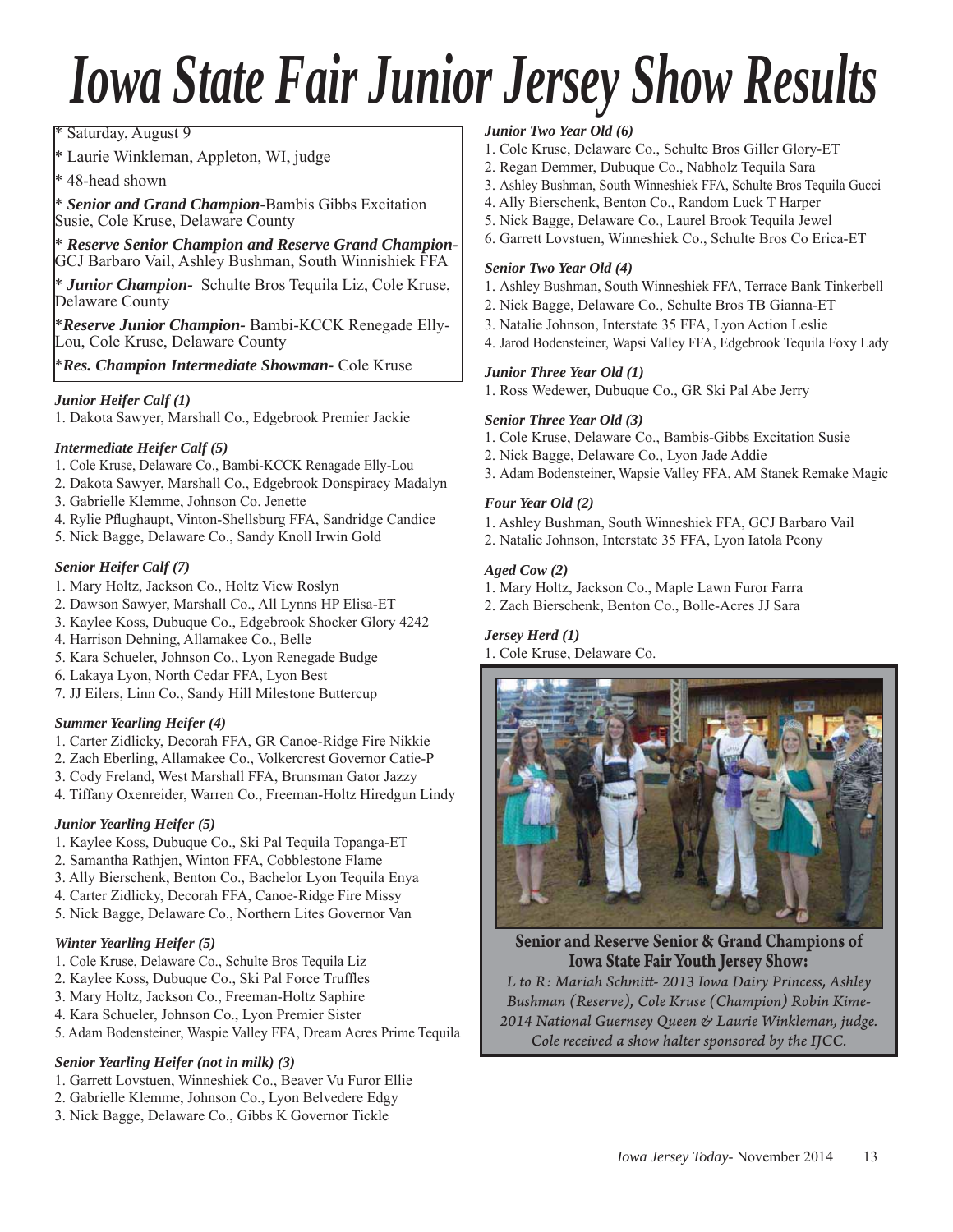## *Iowa State Fair Open Jersey Show Results*

\* Friday, August 8 \* Callum McKinven, Quebec, Canada, judge \* 124-head shown \* *Grand and Senior Champion*- CCJ Vanessa Sargent Vanity, Kruses LJ Swiss, Holy Cross \* *Reserve Grand and Senior Champion-* Beaver Vu Minister Eco, SkiPal Farms, Epworth \* *Honorable Mention Senior Champion-* Lyon Blair Elsie, Lyon Jerseys, Toledo \* *Intermediate Champion and HM Grand Champion-*Avonlea BC Kept Secret, Steinridge Jerseys, Lawler *\* Reserve Intermediate Champion-* Bambis Gibbs Excitation Susie, Sara Kruse, Dyersville \* *Honorable Mention Intermediate Champion-* Summetz Celebrity Dori, Summit Farm Inc, Lester \* *Junior Champion-* Meadowridge Bart Betsy, Gene Henderson, Manchester \**Reserve Junior Champion-* Edgebrook Tequila Madison, Arthuracres, Oelwein \**Honorable Mention Junior Champion-* Schulte Bros Tequila Liz, Sara Kruse, Dyersville \* *Premier Breeder*- Lyon Jerseys, LLC, Toledo

- \* *Reserve Premier Breeder* Schulte Bros., Watkins
- *\* Premier Exhibitor* Lyon Jerseys, LLC, Toledo
- \* *Reserve Premier Exhibitor* Schulte Bros., Watkins

*Junior Heifer Calf (7)*

- 1. Edgebrook Jerseys, Montour, Edgebrook Gun Me Down
- 2. Sawyer Family, Marshalltown, Edgebrook Premier Jackie,
- 3. Kruses LJ Swiss, Holy Cross, CCJ Nadine Action Noel
- 4. Schulte Bros., Watkins, Schulte Bros Gov Lucky Charm-ET
- 5. Sandridge Farm, Vinton, Sandridge Mystique
- 6. Rockin-K Holsteins, Cedar Falls, Rockin-K Riley Jypsie
- 7. Schulte Bros., Watkins, Schulte Bros Gov Lollipop

#### *Intermediate Heifer Calf (11)*

- 1. Gene Henderson, Manchester, Meadowridge Bart Saucy-ET
- 2. Sara Kruse, Dyersville, Bambi-KCCK Renagade Elly-Lou
- 3. Arthuracres, Oelwein, Edgebrook Premiere Carley
- 4. Schulte Bros., Watkins, Schulte Bros Teq Glam
- 5. Sawyer Family, Marshalltown, Edgebrook Konspiracy Madalyn 41
- 6. Onword Cattle Company, Oelwein, Onword JW Candy Crush
- 7. Schulte Bros., Watkins, Schulte Bros Lady Verbatim ET
- 8. Groves Jerseys, Skidmore, Mo., R&S Voyager Charm
- 9. Sandy Knoll Dairy, Worthington, Sandy Knoll Irwin Gold
- 10. Gabby Klemme, Coralville, Lyon Jazz
- 11. Sandridge Farm, Vinton, Sandridge Charming

#### *Senior Heifer Calf (16)*

- 1. Gene Henderson, Manchester, Meadowridge Spicy Hot Angie
- 2. Sawyer Family, Marshalltown, All Lynns HP Elisa-ET
- 3. Edgebrook Jerseys, Montour, Edgebrook Impression Atalyssa-ET,
- 4. Arthuracres, Oelwein, Edgebrook Grandions Gemini
- 5. Schulte Bros., Watkins, Schulte Bros Tequila Sunrise ET
- 6. Steinridge Jerseys, Lawler, Bridon BRC Zipper
- 7. Arthuracres, Oelwein, Arthuracres Gimme Whiskey
- 8. Holtz View Farms, Maquoketa, Holtz View Roslyn
- 9. Swede Alley Jerseys, Hinckley, Minn., Swede Alley TQ Chickadee
- 10. Sandy Hill Guernseys, Scotch Grove, Sandy Hill Milestone Buttercup
- 11. David Koss, Epworth, Edgebrook Shocker Glory4242
- 12. Lyon Jerseys, LLC, Toledo, Best
- 13. JaGlo Jerseys, Central City, JA-Glo Nevaeh
- 14. Sandridge Farm, Vinton, Sandridge Bun Bun,
- 15. Kara Schueler, Coralville, Lyon Renegade Budge
- 16. Holtz View Farms, Maquoketa, Freeman-Holtz Action Alicia

#### *Summer Yearling Heifer (8)*

- 1. Schulte Bros., Watkins, Schulte Bros Governor Gina
- 2. Groves Jerseys, Skidmore, Mo., Stranshome-JK Storas Shine-ET
- 3. Edgebrook Jerseys, Montour, Edgebrook Impression McKenna
- 4. Canoe Ridge Dairy, Decorah, GR Canoe-Ridge Fire Nikkie
- 5. Zach Eberling, Postville, Volkercrest Governor Catie-P
- 6. Freland Farms, State Center, Brunsman Gator Jazzy
- 7. Cinnamon Ridge Dairy, Donahue, Cinnamon Ridge Topeka Beverly
- 8. Holtz View Farms, Maquoketa, Freeman-Holtz Hiredgun Lindy

#### *Junior Yearling Heifer (10)*

- 1. Edgebrook Jerseys, Montour, Edgebrook Grand Mona
- 2. David Koss, Epworth, Ski Pal Tequila Topanga-ET
- 3. Groves Jerseys, Skidmore, Mo., Budjon-Vail Tequila Dream
- 4. Rockin-K Holsteins, Cedar Falls, Rockin-K Headline Jetta
- 5. Luke Koepke, Denver, GCJ Legal Justice G763, 3/2/2013
- 6. Biercrest Farms, Van Horne, Bachelor Lyon Tequila Enya
- 7. Canoe Ridge Dairy, Decorah, Canoe-Ridge Fire Missy
- 8. Sandy Knoll Dairy, Worthington, Northern Lites Governor Van
- 9. CJ Lyon, Waterloo, Kunde Headline Blur
- 10. JaGlo Jerseys, Central City, JA-Glo Governor Caroline

#### *Winter Yearling Heifer (9)*

- 1. Gene Henderson, Manchester, Meadowridge Bart Betsy
- 2. Sara Kruse, Dyersville, Schulte Bros Tequila Liz
- 3. Schulte Bros., Watkins, Schulte Bros Love Tequila-ET
- 4. Schulte Bros., Watkins, Partee HPDH Verbatim London-ET
- 5. Holtz View Farms, Maquoketa, Freeman-Holtz Saphire
- 6. David Koss, Epworth, Ski Pal Force Truffles
- 7. Rockin-K Holsteins, Cedar Falls, Rockin-K Beleveder Jinger
- 8. Swede Alley Jerseys, Hinckley, Minn., Medow Lynn Premier Clepatra
- 9. Kara Schueler, Coralville, Lyon Premier Sister

#### *Senior Yearling Heifer (not in milk) (7)*

- 1. Arthuracres, Oelwein, Edgebrook Tequila Madison
- 2. Steinridge Jerseys, Lawler, Aces-Hi Stookeyholm HG Taffy 520
- 3. Nors Holsteins, Decorah, Beaver Vu Furor Ellie
- 4. Gabby Klemme, Coralville, Lyon Belvedere Edgy
- 5. Sandy Knoll Dairy, Worthington, Gibbs K Governor Tickle
- 6. JaGlo Jerseys, Central City, JA-Glo Miles Cammy
- 7. BAJ Farm, Springville, Vallery

#### *Fall Yearling in Milk (7)*

- 1. Sandridge Farm, Vinton, Sandridge Bambi
- 2. Cinnamon Ridge Dairy, Donahue, Norway Maple Casper Tess

#### *Junior Best Three Females (4)*

- 
- 1. Schulte Bros, Watkins 3. Rockin-K Holsteins, Cedar Falls
- 2. Holtz View Farms, Maquoketa 4. JaGlo Jerseys, Central City

#### *Junior Two Year Old (12)*

1. 1BU- Steinridge Jerseys, Lawler, Avonlea BC Kept Secret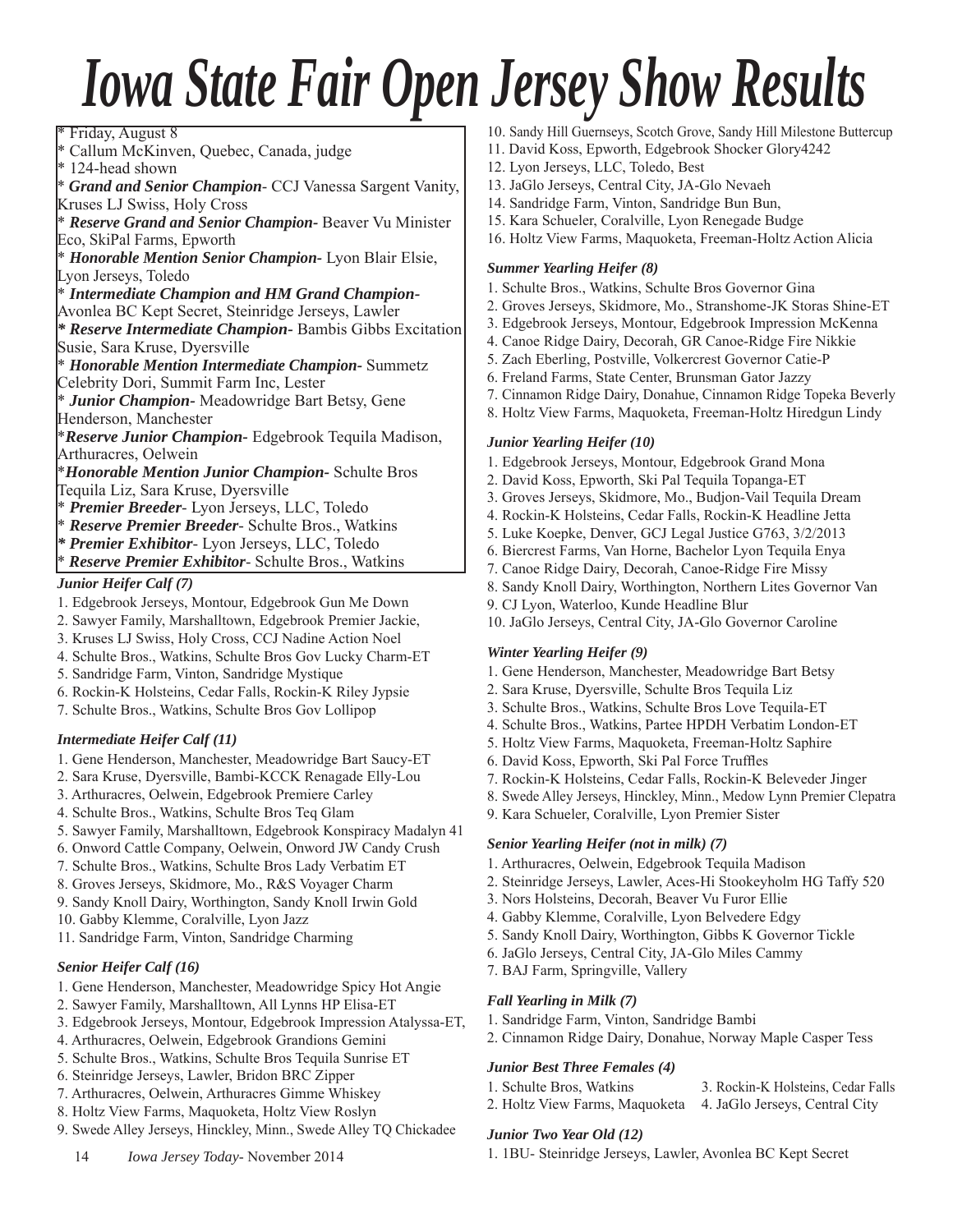- 2. 2BU- Le-O-La Holsteins, Peosta, Nabholz Tequila Sara
- 3. Lyon Jerseys, LLC, Toledo, Lyon Tequila FutRel
- 4. Bushman Dairy, Calmar, Schulte Bros Tequila Gucci
- 5. Biercrest Farms, Van Horne, Random Luck T Harper
- 6. Yarrabee Farms, Brooklyn, Yarrabee-Ski-Pal Voltage Flare-ET
- 7. Sandy Knoll Dairy, Worthington, Laurel Brook Tequila Jewel
- 8. JaGlo Jerseys, Central City, Ja-Glo Stoney Lilly
- 9. Cinnamon Ridge Dairy, Donahue, Cinnamon Ridge Premier Peace-ET
- 10. Groves Jerseys, Skidmore, Mo., Rock Ella Moneymaker Rimm
- 11. Nors Holsteins, Decorah, Schulte Bros Co Erica-ET
- 12. Schulte Bros., Watkins, Schulte Bros Go For It-ET

#### *Senior Two Year Old (8)*

- 1. 2BU- Schulte Bros., Watkins, Schulte Bros Tequila Lizzy-ET
- 2. 1BU- Lyon Jerseys, LLC, Toledo, Loonely
- 3. Bushman Dairy, Calmar, Terrace Bank Tinkerbell
- 4. Cinnamon Ridge Dairy, Donahue, Tjf/Lee Kyros Mamme 85-ET
- 5. Summit Farm, Inc., Lester, Summetz Regis Lois
- 6. Groves Jerseys, Skidmore, Mo., Schulte Bros Iatola Gillian-ET
- 7. Natalie Johnson, Murray, Lyon Action Leslie
- 8. Sandy Knoll Dairy, Worthington, Schulte Bros TB Gianna-ET

#### *Junior Three Year Old (6)*

- 1. 2BU- Yarrabee Farms, Brooklyn, Yarrabee Tequila Symphony
- 2. 1BU- David Koss, Epworth, GR Ski Pal Abe Jerry
- 3. Arthuracres, Oelwein, Miss Neveda Lexus
- 4. Lyon Jerseys, LLC, Toledo, Lyon J Benny
- 5. JaGlo Jerseys, Central City, JA-Glo Shine Sissy
- 6. JaGlo Jerseys, Central City, JA-Glo Van Dyke Vanna

#### *Senior Three Year Old (6)*

- 1. 2BU- Sara Kruse, Dyersville, Bambis-Gibbs Excitation Susie
- 2. 1BU- Summit Farm, Inc., Lester, Summetz Celebrity Dori
- 3. Yarrabee Farms, Brooklyn, Yarrabee Coral's Clever,
- 4. Lyon Jerseys, LLC, Toledo, Lyon Louie Racey
- 5. Sandy Knoll Dairy, Worthington, Lyon Jade Addie
- 6. Cinnamon Ridge Dairy, Donahue, Spect Maye

#### *Four Year Old (9)*

- 1. 1BU- Kruses LJ Swiss, Holy Cross, CCJ Vanessa Sargent Vanity
- 2. 2BU- Summit Farm Inc., Lester, Arethusa Action Varsity
- 3. Bushman Dairy, Calmar, GCJ Barbaro Vail
- 4. Rockin-K Holsteins, Cedar Falls, Rockin-K Iatola Jerzie
- 5. Schulte Bros., Watkins, Avonlea Intl Dare to Dream
- 6. Lyon Jerseys, LLC, Toledo, Chalice
- 7. Groves Jerseys, Skidmore, Mo., Reich-Dale Minister Vala-ET
- 8. JaGlo Jerseys, Central City, JA-Glo Andrea Sandy
- 9. Natalie Johnson, Murray, Lyon Iatola Peony

#### *Five Year Old (5)*

- 1. 1BU- Lyon Jerseys, LLC, Toledo, Lyon Blair Elsie
- 2. 2BU- Summit Farm, Inc., Lester, Enniskillen Senior Mamie
- 3. Schulte Bros., Watkins, BBDN Furor Encina-ET
- 4. Groves Jerseys, Skidmore, MO, Klus-Grove Vertigo Cammille
- 5. Cinnamon Ridge Dairy, Donahue, Multi-Rose Militia Valerie-ET

#### *Aged Cow (8)*

- 1. 1BU- Ski Pal Farms, Epworth, Beaver Vu Minister Eco
- 2. 2BU- Arthuracres, Oelwein, Edgebrook Nevada Nibbles
- 3. Edgebrook Jerseys, Montour, Resurrections Monet of Edgebrook
- 4. Biercrest Farms, Van Horne, Bolle-Acres JJ Sara
- 5. Yarrabee Farms, Brooklyn, Hard Core Just Wait Fayoola
- 6. Schulte Bros., Watkins, Schulte Bros Van Gracie-ET
- 7. Holtz View Farms, Maquoketa, Maple Lawn Furor Farra
- 8. Groves Jerseys, Skidmore, MO, Parkview Goal Juneberry

#### *Best Three Females (4)*

- 1. Lyon Jerseys, LLC., Toledo 3. Ja-Glo Jerseys, Central City
- 2. Yarrabee Farms, Brooklyn 4. Rockin-K Holsteins, Cedar Falls

#### *Best Four Females (5)*

- 
- 2. Yarrabee Farms, Brooklyn 5. Rockin-K Holsteins, Cedar Falls
- 3. Groves Jerseys, Skidmore, MO
- 1. Lyon Jerseys, LLC., Toledo 4. Ja-Glo Jerseys, Central City
	-

#### **Best Four**



**Congratulations Herdsmanship Award Winners: 1. Schulte Bros**

#### **2. Ja Glo Jerseys**

**10. Steinridge Jerseys, Lawler** 

| 1st Milk               | 2nd Milk                 | 1st CFP                                                                                                                                 | 2nd CFP                                                                       |
|------------------------|--------------------------|-----------------------------------------------------------------------------------------------------------------------------------------|-------------------------------------------------------------------------------|
| JaGlo Jerseys (16117)  | Lyon Jerseys $(12281)$   | JaGlo Jerseys (1154)                                                                                                                    | Kruses LJ Swiss (1134)                                                        |
| JA-Glo Shine Sissy     | Lyon J Benny             | JA-Glo Shine Sissy                                                                                                                      | Lyon J Benny                                                                  |
| Lyon Jerseys $(20790)$ | Summit Farm Inc. (18822) | Summit Farm Inc. (1571)                                                                                                                 | Ja-Glo Jerseys (1497)                                                         |
| Lyon Louie Racey       | Summetz Celebrity Dori   | Summetz Celebrity Dori                                                                                                                  | Lyon Louie Racey                                                              |
| Schulte Bros. (19558)  | Summit Farm Inc. (17844) | Schulte Bros. (1608)                                                                                                                    | JaGlo Jerseys (1581)                                                          |
|                        |                          | Avonlea Intl Dare to Dream                                                                                                              | Ja-Glo Andrea Sandy                                                           |
|                        |                          | Schulte Bros. (1779)                                                                                                                    | Lyon Jerseys (1759)                                                           |
|                        | Lyon Blair Elsie         | <b>BBDN</b> Furor Encina-ET                                                                                                             | Lyon Blair Elsie                                                              |
| Yarrabee Farms (19969) | Schulte Bros. (15768)    | Holtz View Farms (1369)                                                                                                                 | Schulte Bros. (1157)                                                          |
|                        |                          |                                                                                                                                         | Schulte Bros Van Gracie-ET                                                    |
|                        |                          | Avonlea Intl Dare to Dream Arethusa Action Varsity<br>Cinnamon Ridge Dairy(20450) Lyon Jerseys (19512)<br>Multi-Rose Militia Valerie-ET | Hard Core Just Wait Fayoola Schulte Bros Van Gracie-ET Maple Lawn Furor Farra |

*Iowa State Fair Production Awards* (pounds)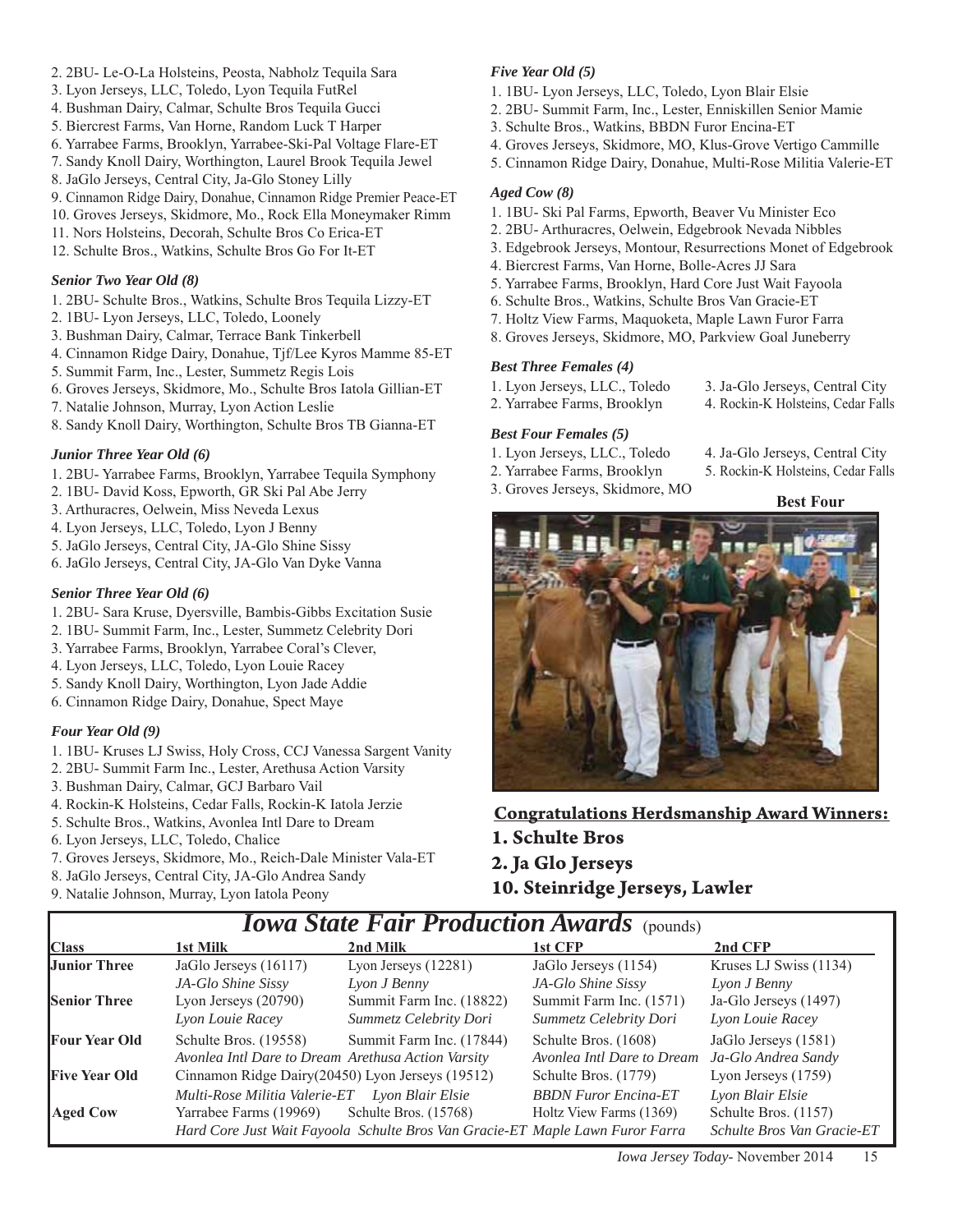



*To left :* Ladies at Lyon Jerseys- Lakaya, Lyndsey and Erin. Below- JaGlo Jerseys display.





*Th ank you* Lisa Holtz *for taking pictures at the Iowa State Fair this year!*



works hard during the fair. **Below:** Tiffany and Kaitlyn (Richard & Coleen Freeman's great-granddaughters) help Jeff Holtz with their Jr. 3 group.







**Junior Champion- Jr Show**







**Intermediate Champion**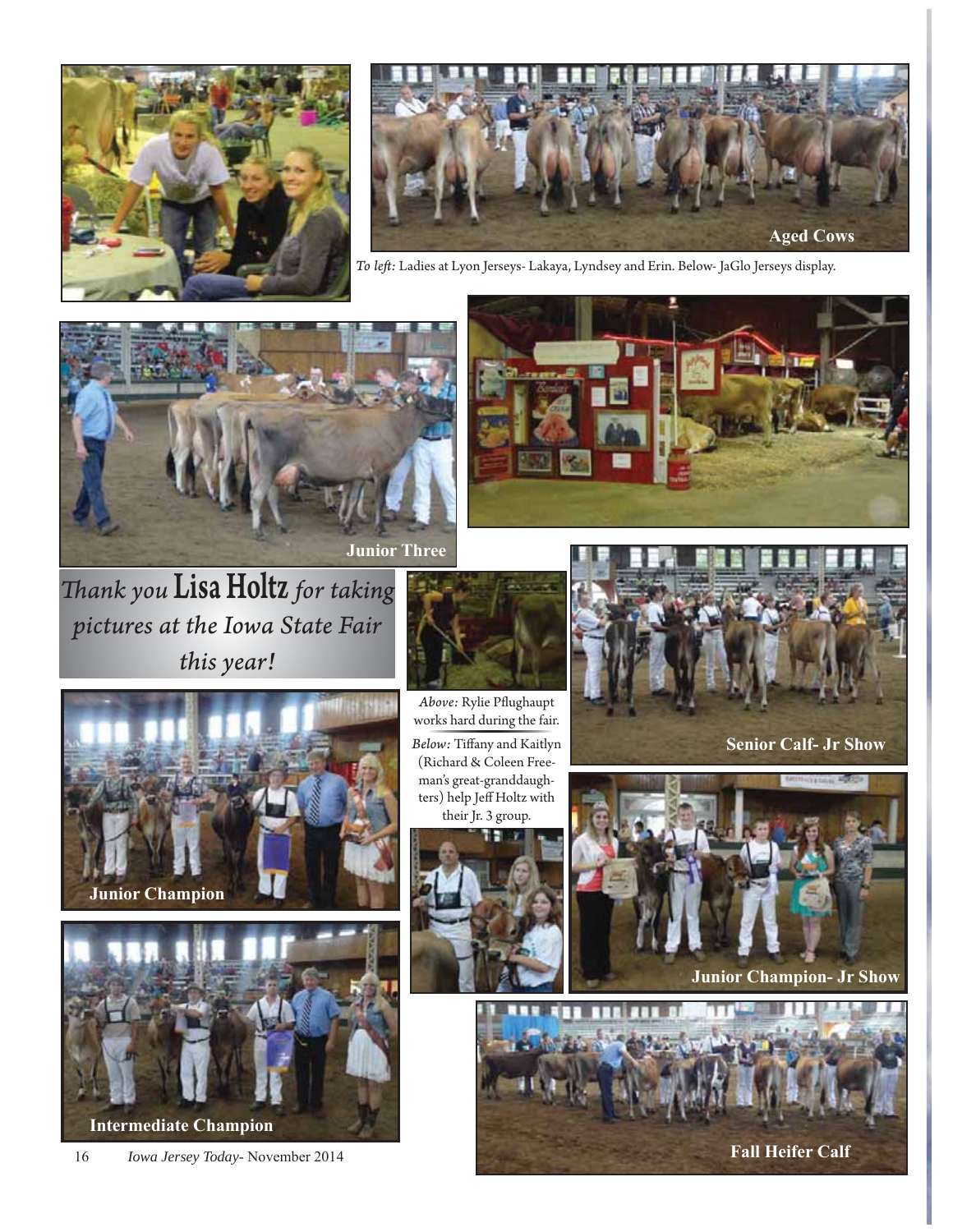## **National Cattle Congress Jersey Show Results**

#### *Open Show Winners*

- September 12
- Reid Stransky, judge
- \* *Grand & Senior Champion-* Beaver Vu Minister Eco
- \* *Reserve Grand & Intermediate Champion-* Bambi Gibbs Excitation Susie
- \* *Reserve Int. & HM Grand Champion-* Nabholz Tequila Sara
- \* *Reserve Senior Champion-* Schelcht Iatola Suzie
- \* *HM Intermediate Champion-* Bohnert Stritzer Beth
- *Junior & Res. Supreme Jr. Champion-* Schulte Bros Love Tequila-ET
- \* *Reserve Junior Champion-* Schulte Bros Tequila Liz-ET

\* *Reserve Junior Champion-* Schulte Bros Tequila Sunrise-ET

#### *Junior Heifer Calf (6)*

- 1. Gun Mae Down, Edgebrook Dairy
- 2. Iota Juno Bobo, Iota Farm
- 3. Freeman-Holtz Savannah, Holtz View Farm
- 4. Edgebrook Premier Jackie, Sawyer Farms
- 5. Kunde Premier Shana, Barglof Farm
- 6. Rockin-K Riley Jyspie, Rockin-K Holsteins

#### *Intermediate Heifer Calf (6)*

- 1. Iota Lotto Skylar, Iota Farm
- 2. Bambi-KCCK Renegade ElyLou, P&A Ayrshires
- 3. Edgebrook Konspiracy Madalyn 41, Sawyer Farms
- 4. Edgebrook Walking in Memphis, Arthuracres
- 5. Edgebrook Premier Carley, Arthuracres
- 6. Oat Hill Impression Orna, Mueterthies Dairy

#### *Senior Heifer Calf (7)*

- 1. Schulte Bros Tequila Sunrise-ET, Schulte Bros
- 2. Edgebrook Grandious Gemini 35, Arthuracres
- 3. Edgebrook Impression Atalyssa-ET, Edgebrook Jerseys
- 4. All Lynns HP Elisa-ET, Sawyer Farms
- 5. Iota Reagan Sonya, Iota Farm
- 6. Holtz View Roselyn, Holtz View Farm
- 7. Sandy Hill Milestone Buttercup, Sandy Hill Guernseys

#### *Summer Yearling Heifer (4)*

- 1. Schulte Bros Governor Gina, Schulte Bros
- 2. Edgebrook Iatola Jayden, Edgebrook Jerseys
- 3. Mueterthies Premier 2X4, Mueterthies Dairy
- 4. Freeman Holtz Hired Gun Jaiden, Holtz View Farms

#### *Junior Yearling Heifer (4)*

- 1. Ski-Pal Tequila Topanga-ET, Ski-Pal Ayrshires and Jerseys
- 2. Rockin-K Headline Jetta, Rockin-K Holsteins
- 3. GCJ Legal Justice, Luke Koepke
- 4. Kunde Headline Blur, Barglof Farm

#### *Winter Yearling Heifer (4)*

- 1. Schulte Bros Love Tequila-ET, Schulte Bros
- 2. Schulte Bros Tequila Liz-ET, P&A Ayrshires
- 3. Freeman Holtz Saphire, Holtz View Farm
- 4. Rockin-K Belvedere Jinger, Rockin-K Holsteins

#### *Junior Best Three (4)*

- 1. Schulte Bros 3. Holtz View Farm
- 2. Iota Farm 4. Rockin-K Holsteins

#### *Junior Two Year Old (2)*

- 1. Nabholz Tequila Sara, Le-O-La Holsteins
- 2. Northern Lites Tequila Victoria, Breezy Ridge Dairy

#### *Senior Two Year Old (1)*

1. Bohnert Stritzer Beth, Ski-Pal Ayrshires and Jerseys

#### *Junior Three Year Old (1)*

1. Miss Nevada Lexus, Arthuracres

#### *Senior Three Year Old (1)*

1. Bambi-Gibbs Excitation Susie, P&A Ayrshires

#### *Four Year Old (2)*

- 1. Schelchts Iatola Suzie, Steinridge Jerseys
- 2. Rockin-K Iatola Jerzie, Rockin-K Holsteins

#### *Aged Cow (3)*

- 1. Beaver Vu Minister Eco, Ski-Pal Ayrshires & Jerseys
- 2. Maple Lawn Furor Farra, Holtz View Farms
- 3. FV Iatola Jewels Ruby, Mueterthies Dairy

#### *Pioneer Youth Show Winners*

#### \* September 13

- \* Chad Kieffer, judge
- \* *Grand and Senior Champion-* Bambi-Gibbs Excitation Susie
- \* *Reserve Grand and Senior Champion-* Northern Lights Tequila Victoria
- \* *HM Grand and Senior Champion-* Miss Nevada Lexus
- \* *Junior Champion-* Schulte Bros Tequila Liz
- \* *Reserve Junior Champion-*Edgebrook Grandious Gemini 35
- \* *HM Junior Champion-* Edgebrook Premier Carley
- \* *Supreme Champion Scholarship Show-* Schulte Bros Tequila
- Liz, Cole Kruse (He received a \$2000 tuition Scholarship)

#### *Junior Heifer Calf (4)*

- 1. Freeman-Holtz Savannah, Mary Holtz
- 2. Iota Juno Bobo, Emma Middendorf
- 3. Edgebrook Premier Jackie, Dakota Sawyer
- 5. Kunde Premier Shana, CJ Lyon

#### *Intermediate Heifer Calf (5)*

- 1. Edgebrook Premier Carley, Brian Arthur
- 2. Bambi-KCCK Renegade ElyLou, P&A Ayrshires
- 3. Iota Lotto Skylar, Iota Farm
- 3. Edgebrook Konspiracy Madalyn 41, Sawyer Farms
- 4. Oat Hill Impression Orna, Mueterthies Dairy

#### *Senior Heifer Calf (5)*

- 1. Edgebrook Grandious Gemini 35, Brian Arthur
- 2. Iota Reagan Sonya, Emma Middendorf
- 3. All Lynns HP Elisa-ET, Dawson Sawyer
- 4. Holtz View Roselyn, Mary Holtz

3. GCJ Legal Justice, Luke Koepke 4. Kunde Headline Blur, CJ Lyon *Winter Yearling Heifer (3)*

3. Freeman Holtz Saphire, Mary Holtz 4. Rockin-K Belvedere Jinger, Jadyn Wagner

2. Miss Nevada Lexus, Brian Arthur

1. Maple Lawn Furor Farra, Mary Holtz 2. FV Iatola Jewels Ruby, Amanda Mueterthies

5. Sandy Hill Milestone Buttercup, Jacob Eilers

#### *Summer Yearling Heifer (2)*

- 1. Mueterthies Premier 2X4, Amanda Mueterthies
- 4. Freeman Holtz Hired Gun Jaiden, Mary Holtz

1. Rockin-K Headline Jetta, Molly Thurm-Wagner

1. Northern Lites Tequila Victoria, Rachel Hefel

1. Schulte Bros Tequila Liz-ET, Kaleb, Cole, Carter Kruse

1. Bambi-Gibbs Excitation Susie, Kaleb, Cole Carter Kruse

*Iowa Jersey Today*- November 2014 21

#### *Junior Yearling Heifer (3)*

*Two Year Old (1)*

*Three Year Old (2)*

*Aged Cow (2)*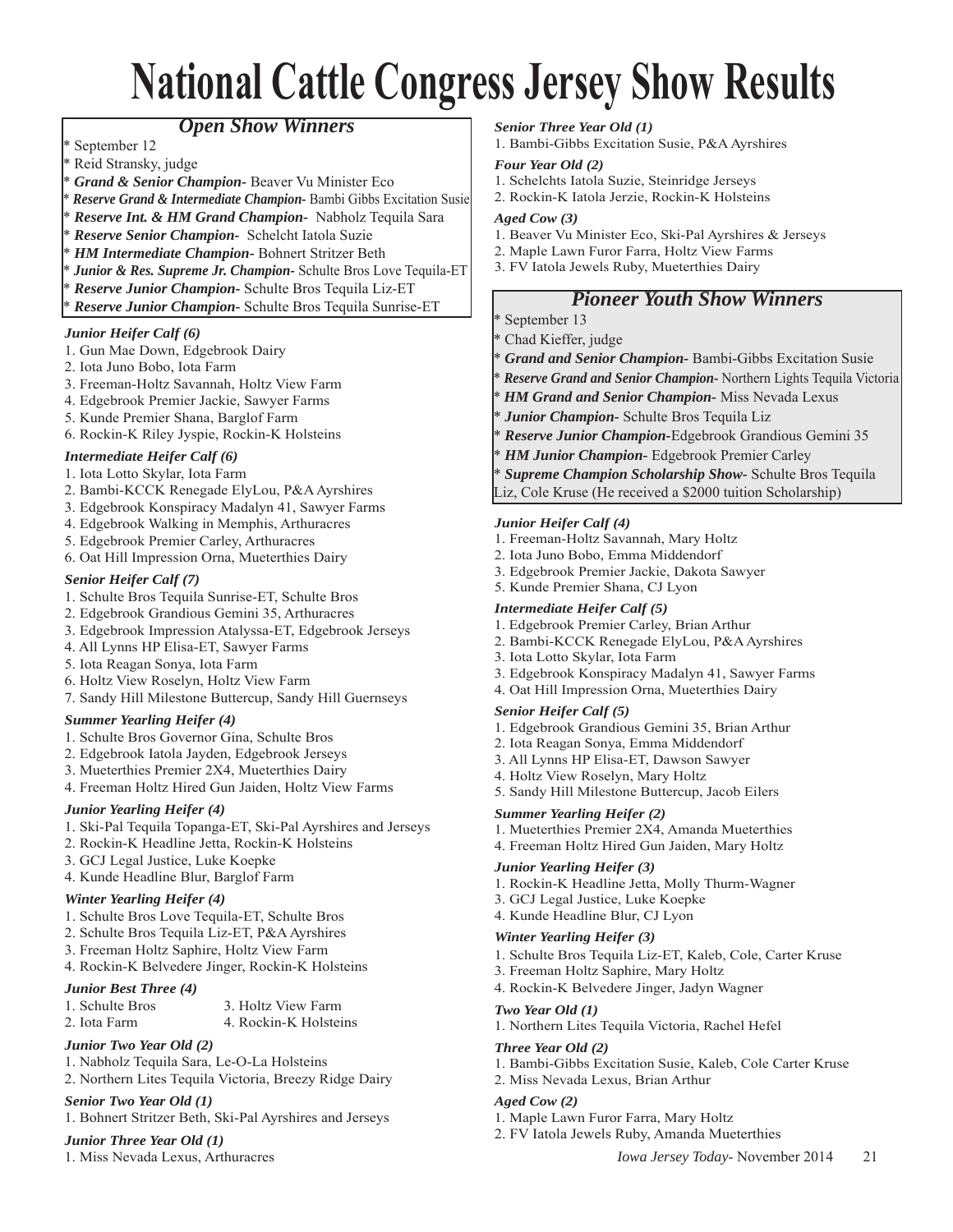## *MARK SCHULTE -RECIPIENT OF MASSEY SPORTSMANSHIP AWARD*

Mark has been working with and showing cattle ever since he was a little boy. Growing up, He started showing at the Iowa State Fair when he was 9 years old. 43 years later, he and his 3 sons (Zach, Blake, and Mitch) still bring a large string to the state fair every



year. Though the colors of the cattle have changed over the years, the breeding philosophy has stayed the same. They strive for high quality cattle with strong maternal lines that continue to transmit type to the next generation. Mark has always showed high quality Brown Swiss, but he and his family are now focusing their efforts in the Jersey breed. They are working with daughters of high profile cows like Griffen, Alicia, Lisa 2, Maryland, and Veronica, all world renowned queens of the Jersey breed. In 2010, the Schulte Bros were named Premier Breeder and Exhibitor of the Jersey show at the Iowa State Fair. They also had the Reserve Intermediate Champion, Senior Champion, and Reserve Grand Champion along with Best 4 and Junior Best 3 Females. These all would be great accomplishments for any Jersey breeder in the state, but considering that the Schultes' were milking a total of 6 Jerseys at the time, further proves the strength of their breeding program. Mark has exported heifers and embryos all over the

*Mark Schulte (l) presented award by past winner Rick Henderson.*

world. He has shown and bred many Brown Swiss,

Jersey's, and Holstein's that have been nominated All-American. Last year, Mark and his sons sold a heifer that they felt was the best heifer they have ever raised. Last fall, when Schulte Bros Tequila Shot was named Reserve Junior Champion of the International Jersey Show at World Dairy Expo, it was truly one of the highlights for Mark as a breeder.

Aside from showing, he is currently the manager of Genosource, a 2,700 cow dairy in Blairstown, Iowa. He runs around 500 acres of his own corn, soybeans, and hay ground. He has a strong

agricultural background. Mark is a 3rd generation dairy farmer Mark Schulte (r) walks in front of a long line of past Massey Award winners. and this year the home place becomes a century farm. His grandfather was an original founder of the Hereford hog breed and first

ad designed by Jersey Journal



President of the registry. He looks forward to passing the farm down to the next generation. All 3 of his sons are still active in the farming operation and in the agricultural community.

Going to the state fair and placing well every year sure is fun for Mark, but it isn't always about the ribbons and banners. The lifelong friendships that he has developed over the years with the other exhibitors are the real successes of the fairs for Mark.

#### ROBERT MASSEY SPORTSMANSHIP AWARD

*The Robert Massey Sportsmanship Award is presented at the Iowa State Fair every year to a dairy cattle exhibitor who excels in endeavor, ability, and sportsmanship both in and outside the show ring. Robert Massey was a well known Jersey breeder who passed away in 1987. He was a master showman. He started showing cattle at the Iowa State Fair when he was 4-H age and through his entire life. Five of his friends, Rosie Nabholz, Ron Gruenwald, Mark Lohmen, Allen Ehrman and Gene Henderson purchased a calf at his dispersal. When she became a cow they sold her and the proceeds were used to start this award in his honor. Each year at the Iowa State Fair all the former members present at the Fair meet and determine who will be on the ballot for the coming year. In July, before the Fair, a ballot is sent to all the past recipients. The winning selection is presented at the Fair in August. The first award was presented in 1990. This is the 24th year the award was presented.*

| Jersey Cookbook<br><b>Summer Notecards</b><br><b>Winter Notecards</b>                            | \$10<br>\$5 per 10 pack<br>\$5 per 10 pack |  | \$3.00<br>\$2.00<br>\$2.00 |  |  |  |
|--------------------------------------------------------------------------------------------------|--------------------------------------------|--|----------------------------|--|--|--|
| <b>Heifer Statues</b>                                                                            | \$100 each                                 |  | \$20.00 (US, \$35 CA)      |  |  |  |
| All proceeds raised from these items will fund future state and national Jersey sponsor requests |                                            |  |                            |  |  |  |

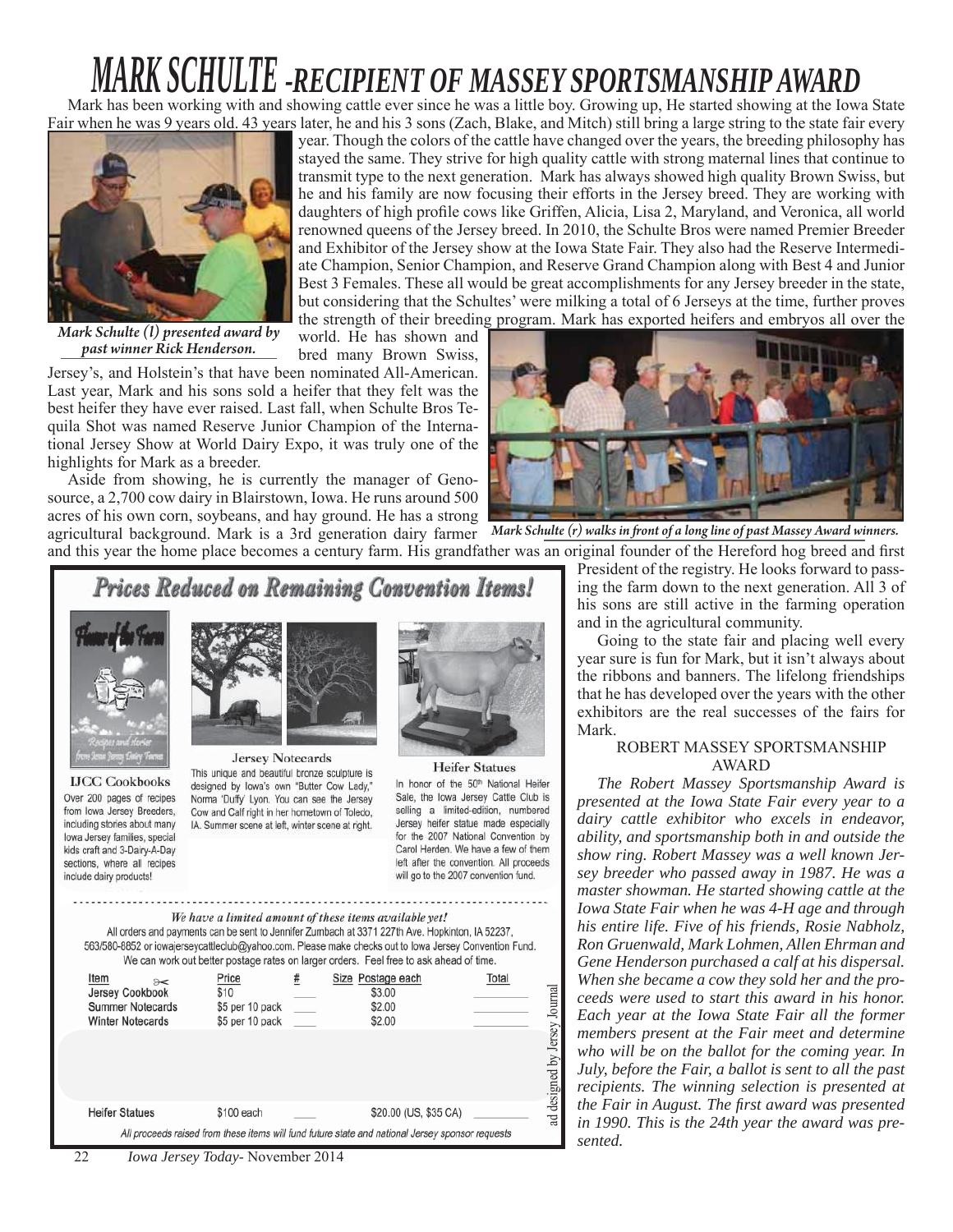## Spring Extravaganza Sale

## *Jerseys and Ayrshires*

*to sell March 28, 2015* Fayette County Fairgrounds West Union, IA

*Jason & Dave have already begun selecting for the sale!*

Looking for elite pedigreed high genomic/ contract heifers, big time show cows & heifers. Also some really high quality springing

heifers, and high quality young milk cows! Please contact them as early as you can!

*Dave Koss 563/543-0440 skipalayr@aol.com Jason Steinlage 319/596-5663*

## **Hawkeye Pot O' Gold**

## **AJCA SPECIAL AWARDS DUE JANUARY**

*Iowa can nominate people for the following awards. We have many people who are qualified. Please make suggestions to any of the offi cers,as soon as possible so we can begin the nomination process. Also, please let us know if you would like to be nominated.*

*YOUNG JERSEY BREEDER AWARD-* is bestowed annually upon as many living AJCA members and/or member's families, who, in the opinion of the Board of Directors, merit recognition.

- Nominee (s) must be an active member of the AJCA and under 40 years old as of January 1 of the contest year.

- Basis for selection: Expertise in dairy farming and Jersey cattle breeding; participation in AJCA and NAJ programs; and leadership in Jersey and other dairy and agricultural organizations.

*MASTER BREEDER AWARD-* is bestowed annually upon a living AJCA member, family, partnersihp, or corperation, who, in the opinion of the Board of Directors, has bred outstanding animals for many years and thereby has made a notable contribution to the advancement of the Jersey breed in the United States.

*DISTINGUISHED SERVICE AWARD-* is bestowed annually upon as many living AJCA members and/or member's families, who, in the opinion of the Board of Directors, have rendered outstanding and unselfish service for many years and thereby have made a notable contribution to the advancement of the Jersey breed in the United States.

*AWARD FOR MERITORIOUS SERVICE-* is bestowed annually upon a living individual, who, in the joint opinion of the Board of Directors of the AJCA and NAJ, has made a notable contribution to the advancement of the Jersey breed and the livelihood of Jersey owners in the U.S. through research, education, development, marketing, or significant activities of the allied dairy industry.

The **Hawkeye Pot 0' Gold Sale** is open to all Juniors between the ages of 7 and 20 (inclusive) on January 1 of the sale year.

 The members of the Iowa Jersey Cattle Club established the Hawkeye Pot O' Gold Sale to provide Juniors the opportunity to purchase outstanding heifers for both type and production for the foundation of their future herds and a chance to win back some of their purchase price by doing a good job of raising and milking their animal.

Twenty-five percent (25%) of the gross of these sales will be set aside as a Pot O' Gold fund. This will be awarded to the Juniors whose calves purchased in this sale have the highest Combined Fat and Protein actual pounds, provided they calve before reaching 30 months of age. Records must be made on DHIA, regularly, organized DHI or any form of test recognized by the IJCC Pot O' Gold Committee.

 All heifers must be tested in the DHI or DHIA herd owned by the purchaser, parent or legal guardian – except in the event this is not possible, a written request may be made to the Committee for permission to test the heifer in another herd in an adjoining county or area. Loss, death or transfer of ownership of any purchase before the record is completed eliminates that heifer and owner from the competition. The 1st Place animal's owner will receive 50% of the Pot O' Gold fund and the remainder of the heifers completing the contest qualifications will receive compensation.

Contact Brian Lantzky with questions heibri@iowatelecom.net 563-379-1372



**Hawkeye Pot 0' Gold Consumers Will be dispersed & another group of anally Checks will be dispersed & another group of anally respect to the Hawkeye Pot O' Gold!**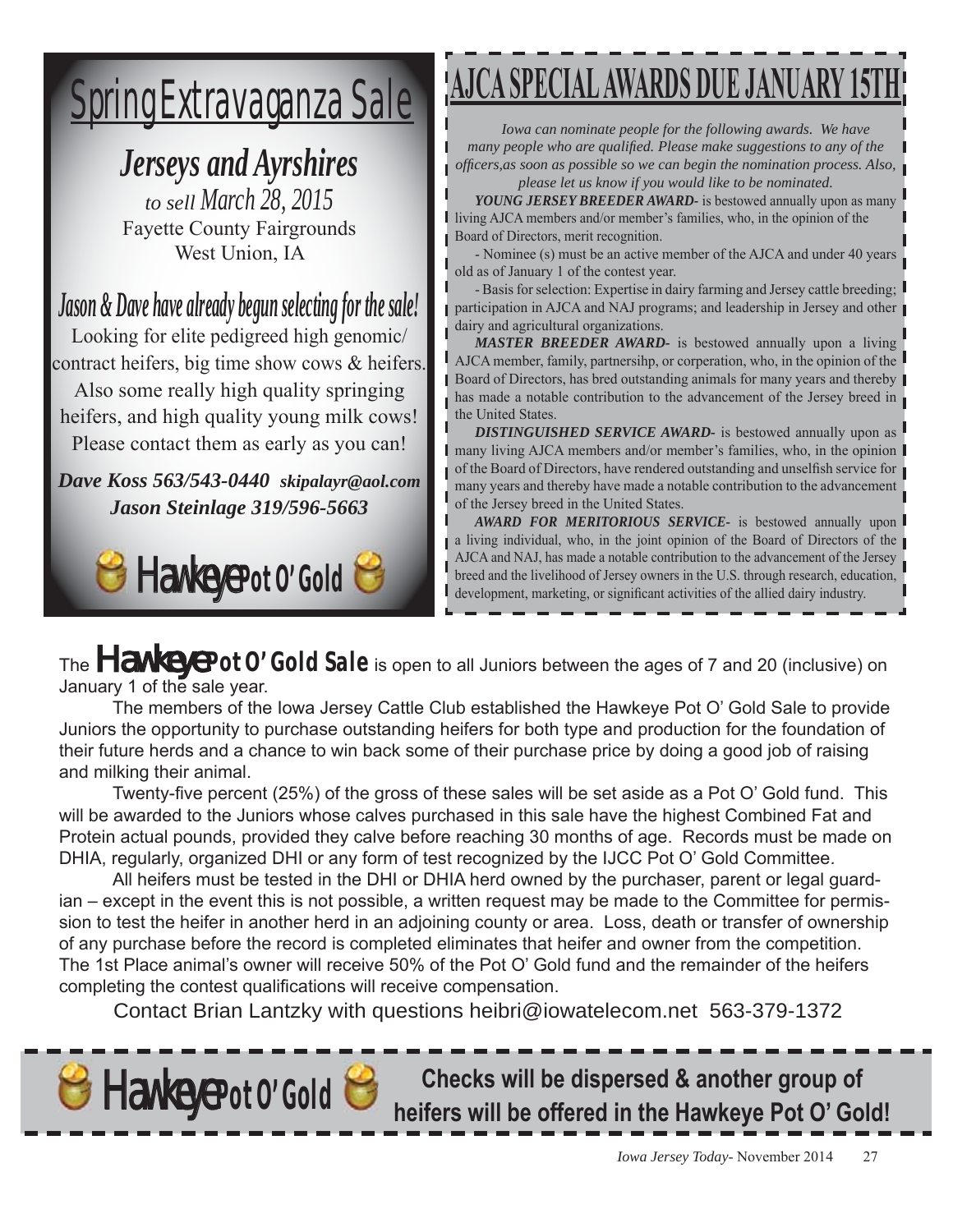## **AJCA-NAJ Annual Meetings**

June 24-27, 2015 Embassy Suites; East Peoria, IL

Tours include traveling in the "Quad City" area and stopping at the world headquarters of John Deere and a tour of Bohnert Jersey Farm, East Moline. A boat ride on the Illinois River is in the works and a tour of River Valley Farm. Other memorable tours and activities will include a golf tournament, a tour of Kilgus Farmstead, Fairbury and an optional stop at Ropp Dairy Cheese Store, Normal. Meetings, award recognition banquets and National Heifer Sale AJCA-NAJ ANNUAL<br>
Embassy

Tara Bohnert Yoder is the General Chair. If you are interested in sponsoring part of the convention, please contact her at 920.390.9183 or tbohnert@altagenetics.com.

*Like '2015 Jersey Annual Meetings' on Facebook to see the latest updates!*

## *In Memoriam Memoriam*



*Scott Eberling,* 50, of Postville, Iowa died Tuesday, August 12, 2014 at Veterans Memorial Hospital in Waukon, Iowa. Scott Allan, the son of Lee Allan and Eva Jane (Jordahl) Eberling, was born May 5, 1964 in Postville, Iowa. He was baptized May 24, 1964 and confirmed May 4, 1980 at St. Paul Lutheran Church in Postville. Scott graduated from Postville High School in 1983 and Iowa State University in 1987. After college, Scott worked for Mike Krambeer until 1995, when he moved to the family farm.

Scott was united in marriage with Deborah Johnson on October 26, 1991 at St. John Lutheran Church in Luana. To this union two children, Abby and Zach, were born.

Scott was active in the community. He served on the Big Four Fair Board, the Postville Farmers Co-op Board, the Dairy Herd Improvement Association Board, the Allamakee County Dairy Promoters, Iowa State Alumni, and the Postville Booster Club. Scott was a life long member of St. Paul Lutheran Church. He loved farming, watching his children's school activities, and sports. He participated in a slow pitch softball league, a bowling league, and a basketball league.

Scott is survived by his wife, Deb of Postville; his daughter, Abby (special friend, Johnny Schnuelle) of Cedar Falls; his son, Zach of Postville; his father, Lee (Donna Knoke) Eberling of Decorah; five siblings, Lori (Dave) Schoenfeldt of McGregor, Jeff Eberling of Litchfield, MN, Dan (Cami Jantz) Eberling of Montezuma, KS, Lynette Eberling of Prairie du Chien, WI and David (Stephanie) Eberling of Peosta; his mother-in-law, Dixie Johnson, of Luana; three brothers-inlaw, Kevin (Karen) Johnson of Dodgeville, WI; Keith (Sherri) Johnson of Luana; and Kert (Amy) Johnson of Coralville; one sister-in-law, Kathy (Glen) Ohloff of Castalia; and seventeen nieces and nephews.

Scott was preceded in death by his mother, Eva; his paternal grandparents, Walter and Edna Eberling; his maternal grandparents, Joseph and Ellen Jordahl; and his father-in-law, Kenneth Johnson.

Funeral Services were on Saturday, August 16, 2014 at St. Paul Lutheran Church, Postville, Iowa with Rev. Steve Brackett as the Officiant. Inurnment will be held at a later date.

*Iowa Jersey Today*- November 2014 31 Schutte-Grau Funeral Home and Cremation Service, Postville, Iowa is helping the family with the arrangements. Condolences may be left with: www.graufuneralhomes.com.